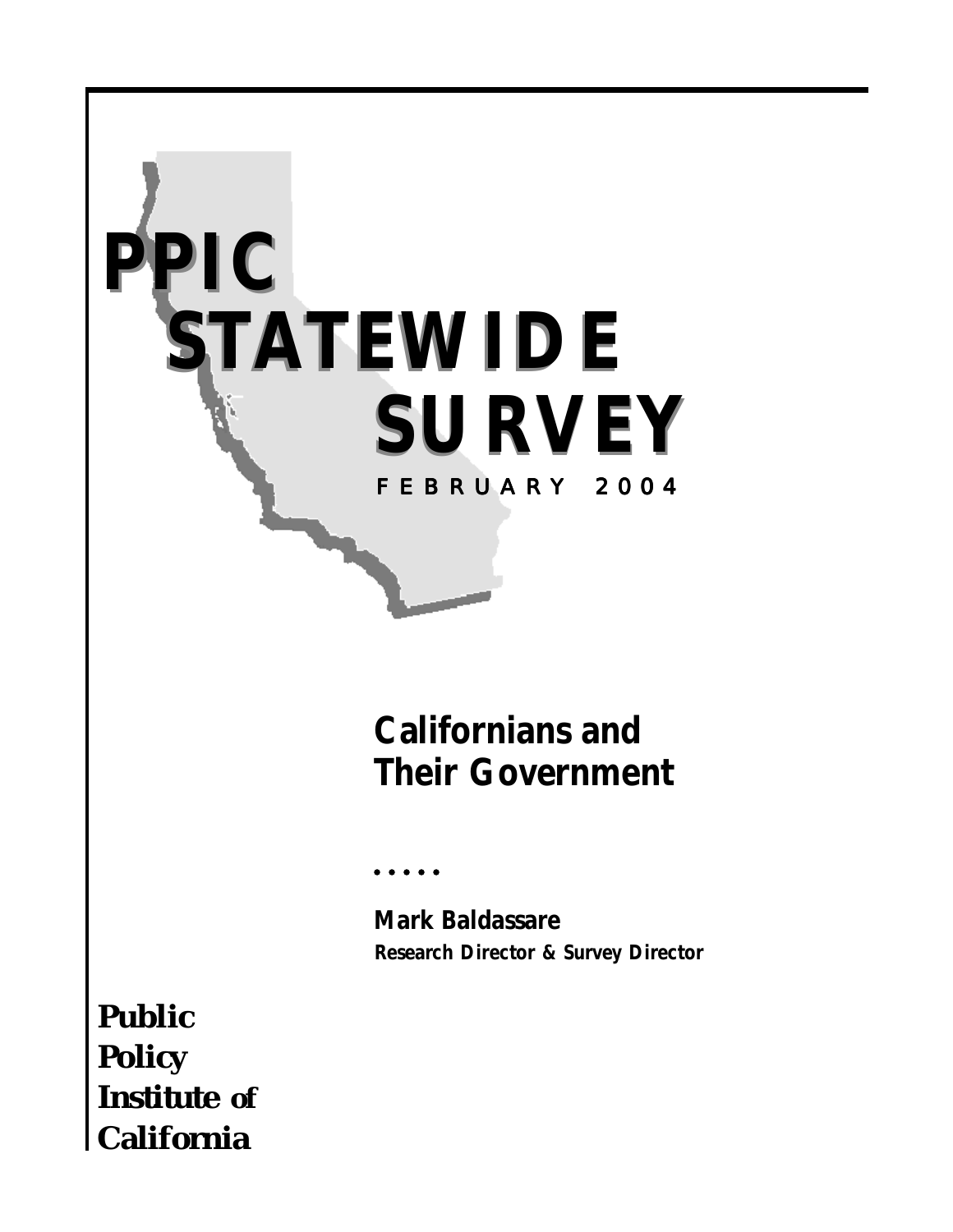The Public Policy Institute of California (PPIC) is a private operating foundation established in 1994 with an endowment from William R. Hewlett. The Institute is dedicated to improving public policy in California through independent, objective, nonpartisan research.

PPIC's research agenda focuses on three program areas: population, economy, and governance and public finance. Studies within these programs are examining the underlying forces shaping California's future, cutting across a wide range of public policy concerns, including education, health care, immigration, income distribution, welfare, urban growth, and state and local finance.

PPIC was created because three concerned citizens – William R. Hewlett, Roger W. Heyns, and Arjay Miller – recognized the need for linking objective research to the realities of California public policy. Their goal was to help the state's leaders better understand the intricacies and implications of contemporary issues and make informed public policy decisions when confronted with challenges in the future. PPIC does not take or support positions on any ballot measure or on any local, state, or federal legislation, nor does it endorse, support, or oppose any political parties or candidates for public office.

David W. Lyon is founding President and Chief Executive Officer of PPIC. Raymond L. Watson is Chairman of the Board of Directors.

Public Policy Institute of California  $1994 - 2004$ 

500 Washington Street, Suite 800 • San Francisco, California 94111 Telephone: (415) 291-4400 • Fax: (415) 291-4401 info@ppic.org • www.ppic.org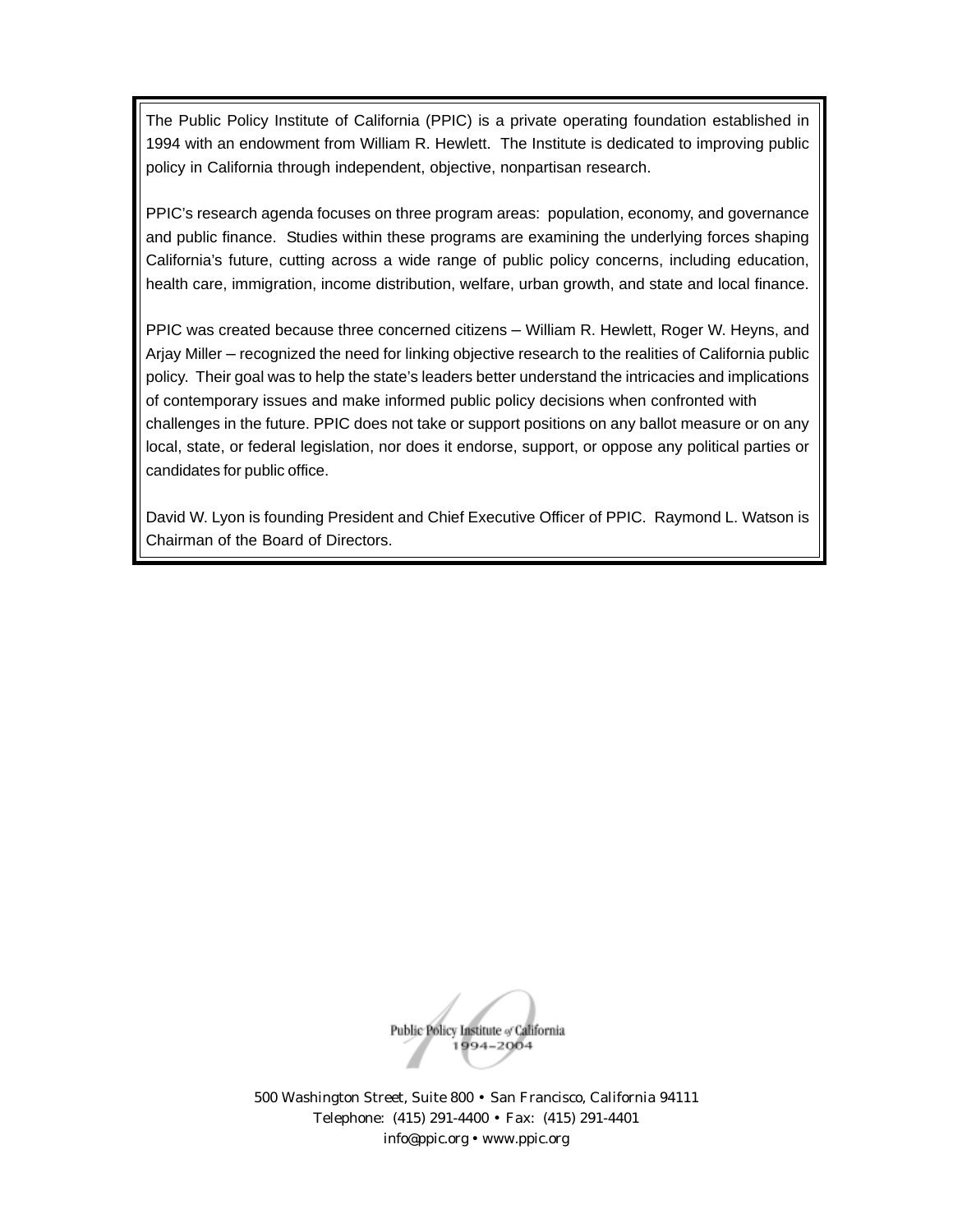### **Preface**

The PPIC Statewide Survey series provides policymakers, the media, and the general public with objective, advocacy-free information on the perceptions, opinions, and public policy preferences of California residents. Inaugurated in April 1998, the survey series has generated a database that includes the responses of more than 87,000 Californians.

The current survey is the sixteenth in our *Californians and Their Government* series, which is conducted on a periodic basis throughout the state's election cycles. The series is focusing on the social, economic, and political trends that underlie public policy preferences and ballot choices. The current survey looks in particular at California's upcoming primary, examining voter preferences on four propositions that would directly affect the state's fiscal policies and conditions and looking at Californians' current choices among candidates in the primary. We also look at residents' opinions of their state and federal elected officials and their level of trust in the federal government. In the context of the 2004 election, we take stock of Californians' political attitudes and examine the possibility of a widening "partisan divide" on national policy issues. This report presents the responses of 2,004 adult residents throughout the state on a wide range of issues:

- The March  $2<sup>nd</sup>$  primary, including Proposition 55 (\$12.3 billion education bond), Proposition 56 (state budget and voting requirements initiative), Proposition 57 (\$15 billion economic recovery bond), and Proposition 58 (California balanced budget act). In addition, we consider the Democratic presidential primary and the Republican U.S. Senate primary in California.
- Political trends, including overall approval ratings of Governor Arnold Schwarzenegger and evaluations of his handling of the state budget and taxes; overall approval ratings of President George W. Bush and evaluations of his handling of the situation in Iraq; overall approval of the job performance of U.S. Senators Barbara Boxer and Dianne Feinstein; approval ratings of the U.S. Congress as a whole and ratings of the job performance of local representative to the U.S. House of Representatives; trust in the federal government.
- National policy issues, including attitudes toward abortion rights, environmental regulations, government poverty programs, and civil liberties in the context of homeland security, as well as public attitudes toward gay marriage, immigrants, and anti-terrorism policies. We examine differences between Californians and the nation as a whole, attitudinal changes over time among Californians, and partisan differences in public policy preferences.
- The extent to which Californians may differ with regard to political attitudes by party affiliation, demographics, race/ethnicity, and region of residence.

This is the 43<sup>rd</sup> PPIC Statewide Survey, which has included a number of special editions:

- The Central Valley  $(11/99, 3/01, 4/02, 4/03)$  Population Growth  $(5/01)$
- San Diego County  $(7/02)$  Land Use  $(11/01, 11/02)$
- Orange County  $(9/01, 12/02, 12/03)$  Environment  $(6/00, 6/02, 11/03)$
- 
- 
- 
- 
- Los Angeles County (3/03) California State Budget (6/03, 1/04)

Copies of this report may be ordered by e-mail ( $\text{order}(Qppic.org)$  or phone (415-291-4400). Copies of this and earlier reports are posted on the publications page of the PPIC web site (www.ppic.org). For questions about the survey, please contact [survey@ppic.org](mailto:survey@ppic.org).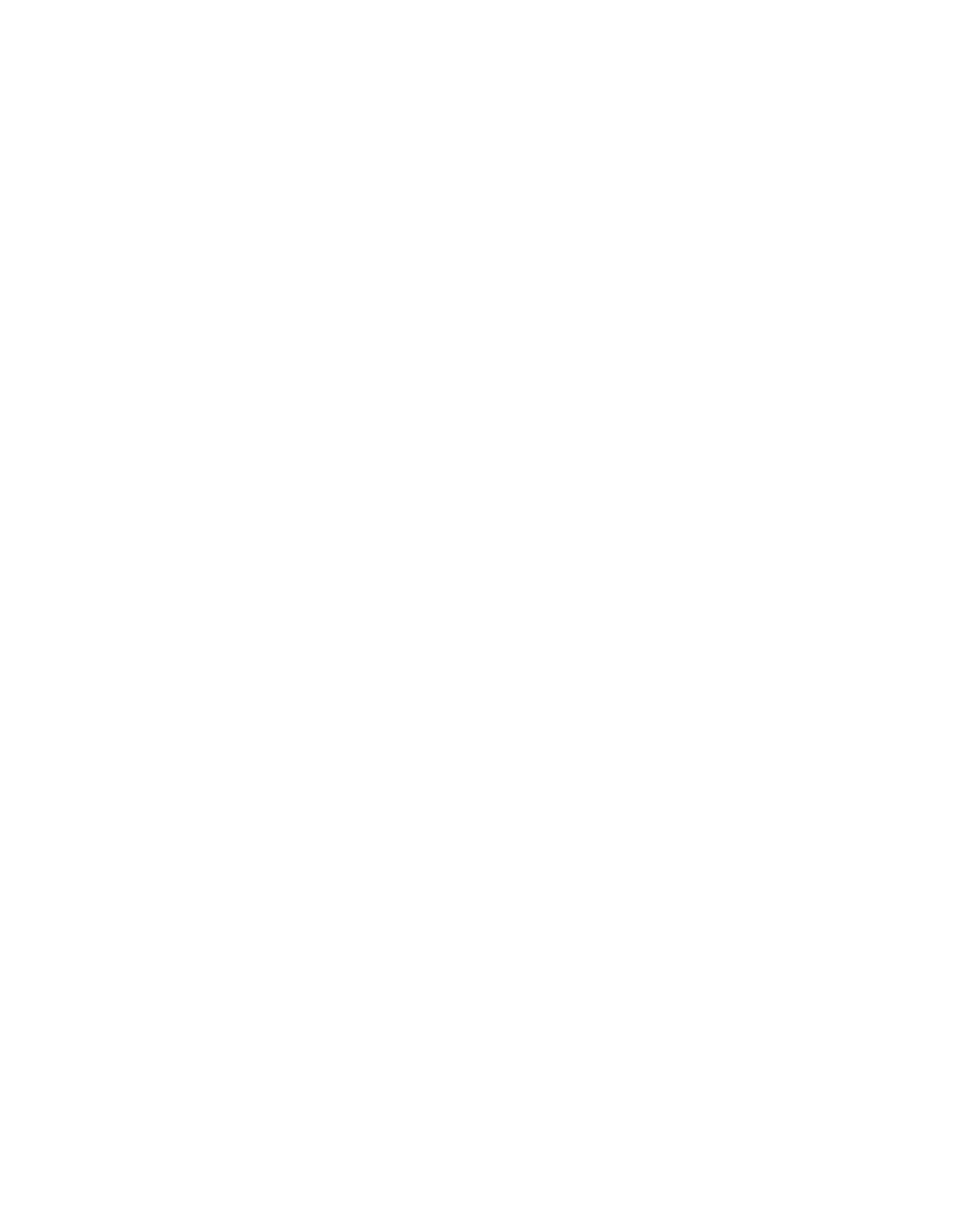## **Contents**

| <b>Preface</b>                         |    |
|----------------------------------------|----|
| <b>Press Release</b>                   | v  |
| March 2 <sup>nd</sup> Primary Election | 1  |
| <b>Political Trends</b>                | 7  |
| <b>National Policy Issues</b>          | 13 |
| <b>Survey Methodology</b>              | 19 |
| <b>Survey Questions and Results</b>    | 21 |
| <b>Survey Advisory Committee</b>       | 27 |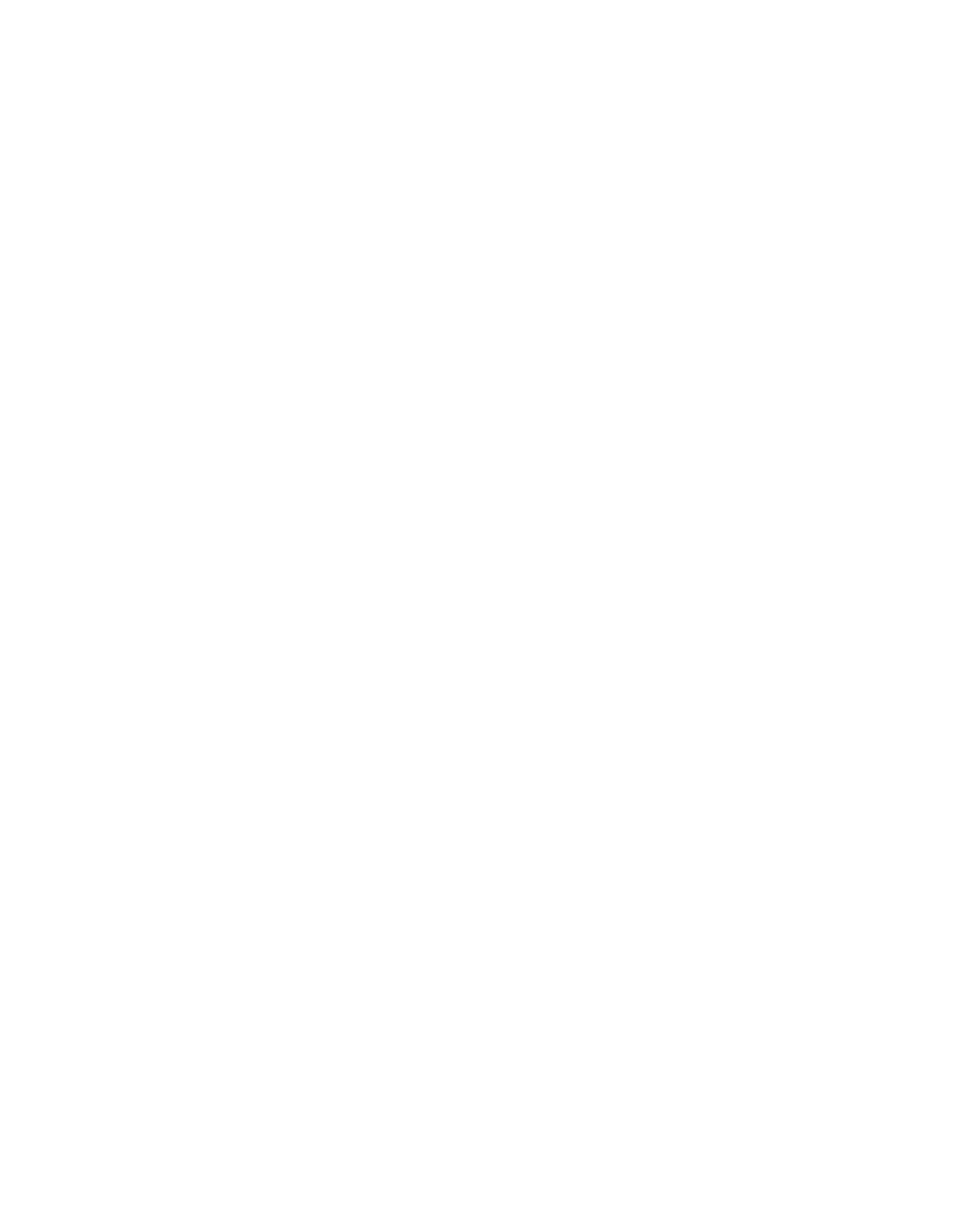### **Press Release**

**Para ver este comunicado de prensa en español, por favor visite nuestra página de internet: http://www.ppic.org/main/pressreleaseindex.asp** 

### **MARCH 2<sup>nd</sup> MEASURES ON SHAKY GROUND Kerry Pulls Far Ahead in Presidential Primary Partisan Schism Growing in State**

SAN FRANCISCO, California, February 20, 2004 — When it comes to next month's primary election, "skeptical uncertainty" might best describe the mood of California voters. All four propositions on the March  $2<sup>nd</sup>$  ballot face uncertain fates because many residents haven't decided how they will vote. And the number of undecided voters hasn't changed much since January, according to a new survey released by the Public Policy Institute of California (PPIC).

Among the measures, the \$15 billion economic recovery bond (Proposition 57) still has much less than majority support, while the California Balanced Budget Act (Proposition 58) has a bare majority of 52 percent among likely voters. Thus far, television ads supporting the economic recovery bond have had little effect on increasing support. Immediately before the ads began on February  $10^{th}$ , 37 percent were in favor and 45 percent opposed. Since then, 38 percent are in favor and 38 percent are opposed. If anything, the ads may have swung more into the undecided column, with 18 percent undecided before they ran and 24 percent after. Overall, little has changed since January, when 35 percent were in favor, 44 percent opposed, and 21 percent undecided. Although Republicans are more likely than Democrats (45% to 34%) to support the measure, equally large numbers of both also remain undecided (22% each).

Despite Governor Schwarzenegger's high approval ratings, his public support for the recovery bond doesn't seem to assure its passage at this time. Among the 61 percent of likely voters who approve of the way he's handling his job, 49 percent support the bond and 31 percent oppose it. Of the 65 percent of voters who know that he supports the bond, 44 percent support it, while 41 percent are opposed. Fiscal concerns may be overriding other considerations for voters. "People have real misgivings about doing anything that will put the state further into debt – including passing bonds, which has historically been the most palatable way of raising money," says PPIC Statewide Survey Director Mark Baldassare.

The other bond measure – a \$12.3 billion effort to raise money for public school facilities – is just under the majority line: 49 percent support it, 36 percent are opposed, and 15 percent are undecided. Fiscal concern also seems to be affecting voters' enthusiasm for school bonds, which have historically enjoyed high levels of support. Since 2002, the number saying they would support a bond for their local school district has dropped from 70 percent to 59 percent.

### **Reversal of Fortune in Presidential Preferences; Confidence in Federal Government Wavering**

Since the January survey, California's likely voters have catapulted John Kerry from fourth (6%) to first (56%) place among Democratic candidates, while moving Howard Dean from first (31%) to second (11%) place. (Edwards has 10 percent, followed by Clark with 4 percent, Kucinich with 4 percent, and Sharpton with 1 percent; 12 percent are undecided.) At this point, however, a Democrat nominee would get more votes (54%) than President George W. Bush (37%) if the election were held today, a significant shift from January when it was tied at 45 percent for a Democrat nominee or President Bush.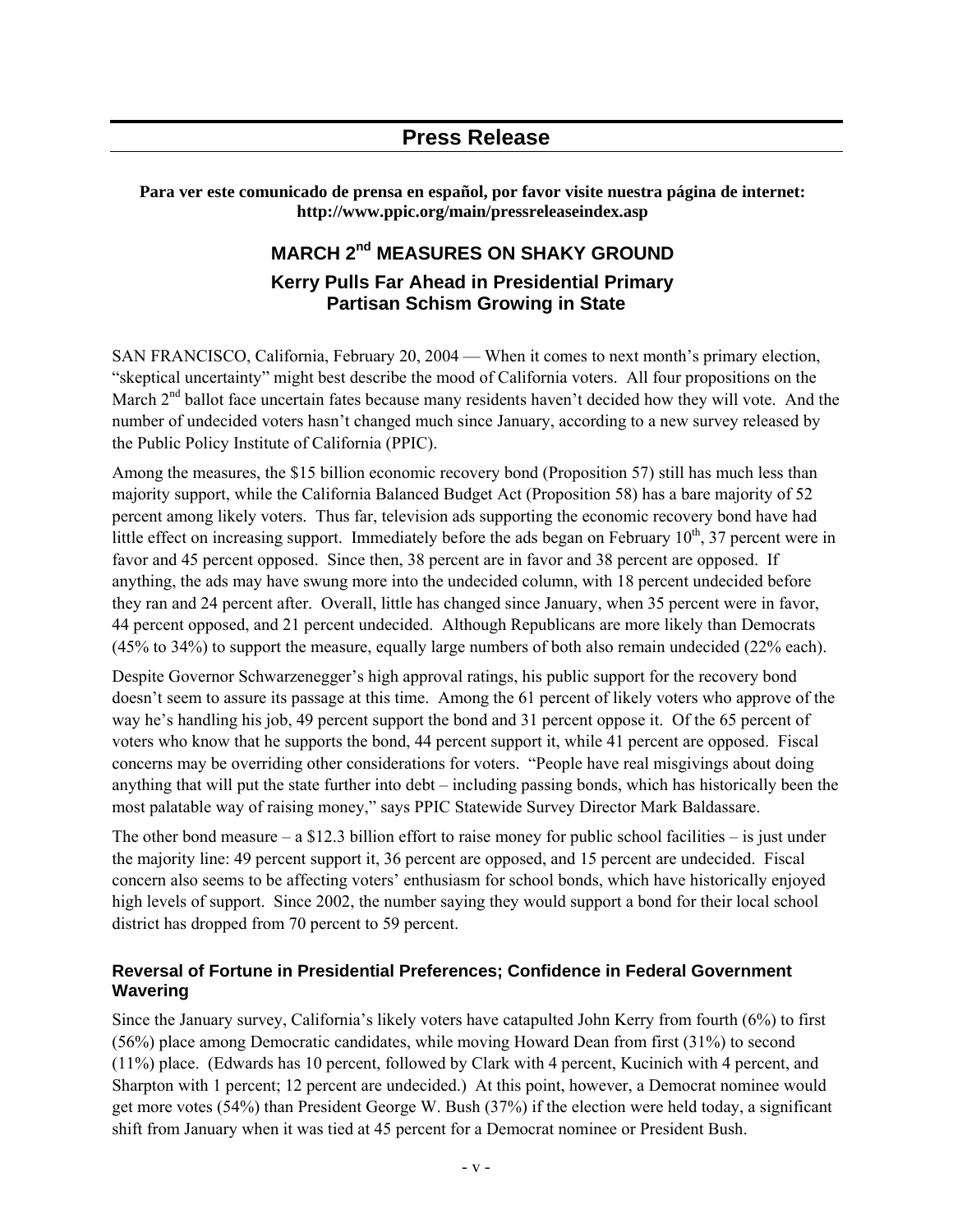The president's approval ratings have also changed: 56 percent of likely voters now say they disapprove of the way he's handling his job, a 12 percent jump since January, and approval has dropped from 53 percent to 43 percent. Not surprisingly, Bush receives high marks from Republicans (81% approve), and low ones from Democrats (76% disapprove). His approval ratings are also somewhat higher among Latinos  $(55\%)$  than whites  $(50\%)$ .

The federal government's fortunes have also taken a downturn. Today, 30 percent of Californians say they trust the U.S. government to do what is right just about always or most of the time, compared to 46 percent in January 2002 in the aftermath of September 11. With this drop, Washington's ratings are approaching the low level of trust likely voters have in the state government: In January 2004, only 27 percent said they trust Sacramento to do what is right just about always or most of the time. "Californians disaffection with state government has been growing steadily over the last several years," according to Baldassare, "and now the malaise seems to be spreading to what's going on in Washington as well."

#### **Boxer Lead Growing in Senate Race; Jones Still GOP Favorite**

Among likely voters, Senator Barbara Boxer's lead has more than doubled since the January survey: At that time, likely voters gave her a 47 percent to 40 percent lead over a Republican challenger in November. It is now 53 percent to 36 percent. Among the Republican candidates, Bill Jones remains the frontrunner, with increased support since January (17% to 24%). Second-place Rosario Marin is the only other Republican candidate who has seen gains in the past month – increasing her support from 2 percent to 12 percent.

#### **A People Divided: Partisan Rifts Becoming More Severe in California**

Among pundits, alarm has been growing that America is in the throes of partisan polarization. Evidently, California is experiencing some of its own. In the past two-to-four years, the gap has widened between Republicans and Democrats on issues of abortion, the environment, immigrants, gay and lesbian rights, poverty, and homeland security and civil liberties. "Many people have pointed to the redrawing of electoral districts as the reason partisanship has increased in the legislature, but we're finding that California's voters are themselves further apart on many issues than they were just a few years ago," says Baldassare. "If this trend continues, it could make California even more difficult to govern—through representative government or direct democracy."

On the issue of gay and lesbian rights – specifically the very topical issue of gay marriage – the partisan gap has grown. Four years ago, 49 percent of Democrats and 23 percent of Republicans favored allowing gay and lesbian couples to legally marry. Today, the gap has increased by 8 points (57% among Democrats; 23% among Republicans). Overall in California, the percentage of residents who favor gay marriage has risen 6 points, from 38 percent in 2000 to 44 percent in 2004.

One of the biggest changes is in attitudes toward homeland security and civil liberties. Since 2002, the partisan split has grown by 15 points. Democrats have become more concerned that government will enact anti-terrorism laws that excessively restrict civil liberties (55% to 64%), while Republicans are less concerned (40% to 34%). The partisan division over immigration has increased by 11 points. When asked in February 2000 whether immigrants are a benefit or a burden to the state, 59 percent of Democrats and 41 percent of Republicans said they were a benefit, compared to 61 percent and 32 percent, respectively, today.

The partisan gap over whether stricter environmental regulations are worth the cost has grown by 16 percentage points. And although a large majority of Californians (69%) believe that government should not interfere with a woman's access to abortion, the gap between Republicans and Democrats has grown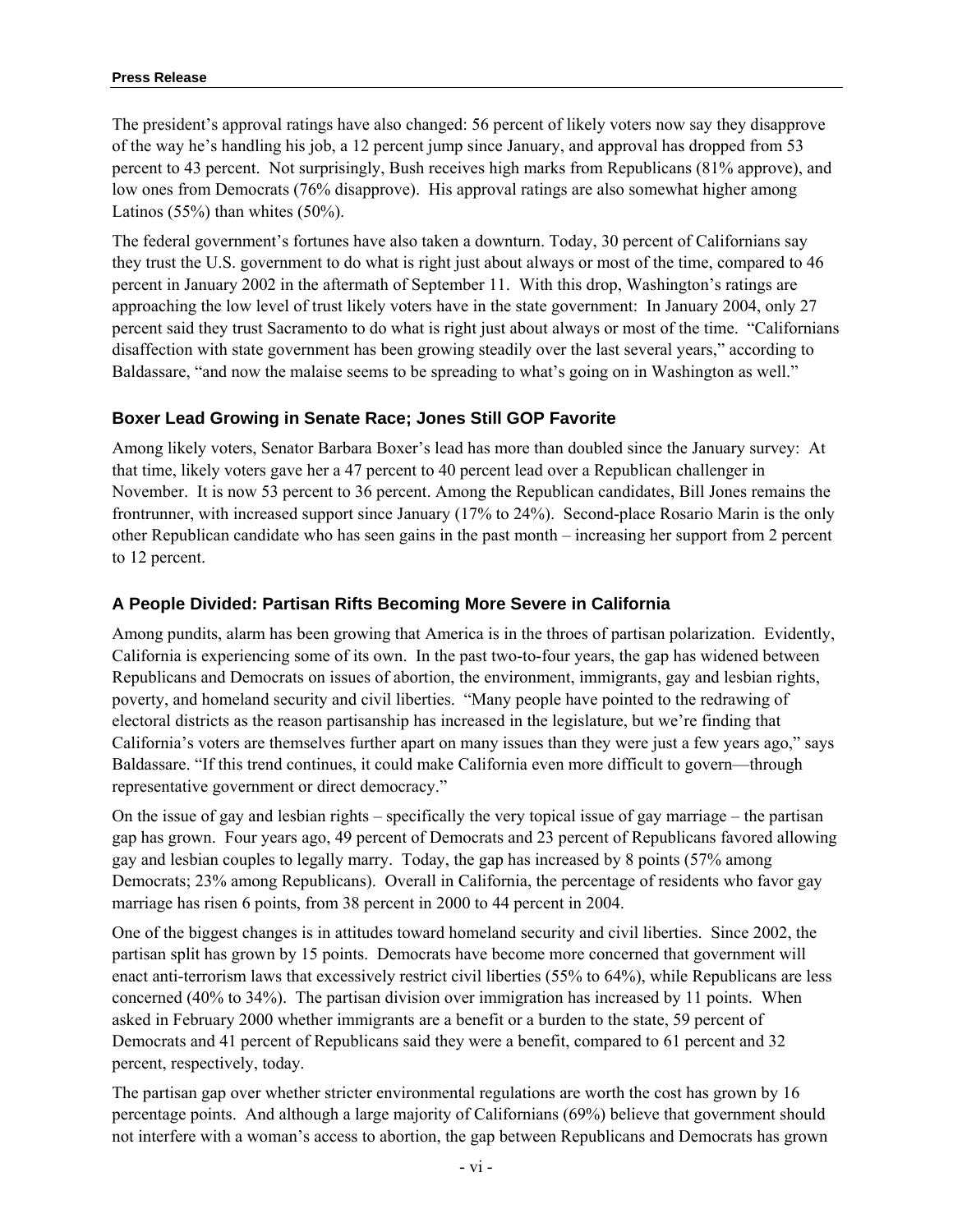by 5 percentage points since 2000. Poverty might be seen as a less divisive issue than abortion, but, in fact, the partisan divide has grown by 14 percentage points over whether poor people have hard lives because government benefits don't go far enough to help them.

#### **More Key Findings**

• *Iraq Disapproval* (page 8)

Fifty percent of state residents, and 56 percent of likely voters, disapprove of the way President Bush is handling the situation in Iraq.

• *Senators Remain Popular ...* (page 9)

Majorities of likely California voters approve of the way Senator Barbara Boxer (52%) and Senator Dianne Feinstein (57%) are doing their jobs.

• *... But Trouble on the Hill* (page 10)

Three in 10 Californians rate the job performance of the U.S. Congress as good or excellent. Among likely voters, 71 percent rate Congress as doing only a fair or poor job.

• *Special Interest Scrutiny* (page 12)

Most Californians (67%) think the federal government is run by a few big interests looking out for themselves; this is a 9 point increase from 2002 when 58 percent answered the same way.

• *Death Penalty* (page 25)

Although a majority (57%) of Californians say they believe in capital punishment, there is growing support for life in prison with no possibility of parole for first-degree murder (47% to 53% from 2000 to 2004).

#### **About the Survey**

The purpose of the PPIC Statewide Survey is to develop an in-depth profile of the social, economic, and political forces affecting California elections and public policy preferences. Findings of this survey are based on a telephone survey of 2,004 California adult residents interviewed between February 8 and February 16, 2004. Interviews were conducted in English or Spanish. The sampling error for the total sample is +/- 2%. The sampling error for subgroups is larger. For more information on methodology, see page 19.

Mark Baldassare is research director at PPIC, where he holds the Arjay and Frances Fearing Miller Chair in Public Policy. He is founder of the PPIC Statewide Survey, which he has directed since 1998. His most recent book, *A California State of Mind: The Conflicted Voter in a Changing World*, is available at www.ppic.org.

PPIC is a private, nonprofit organization dedicated to improving public policy through objective, nonpartisan research on the economic, social, and political issues that affect Californians. The institute was established in 1994 with an endowment from William R. Hewlett. PPIC does not take or support positions on any ballot measure or on any local, state, or federal legislation, nor does it endorse, support, or oppose any political parties or candidates for public office.

This report will appear on PPIC's website (www.ppic.org) on February 20.

###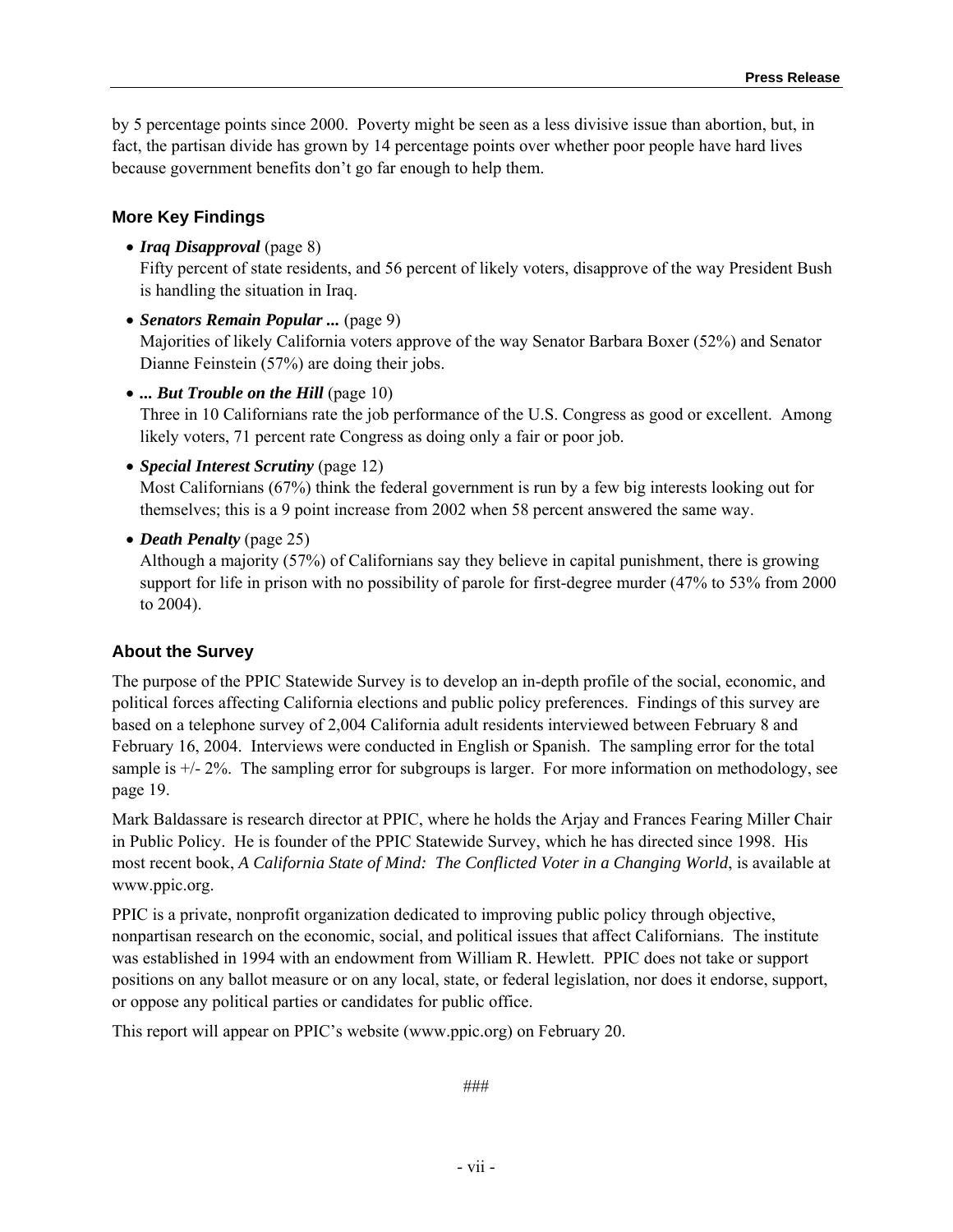

\*registered Democrats and independents w ho say they w ill select the Democratic ballot

John Edwards Kucinich

Rosario Marin Adoogian Toni Casey Don't Know

\*registered Republicans and independents w ho say they w ill select the Republican ballot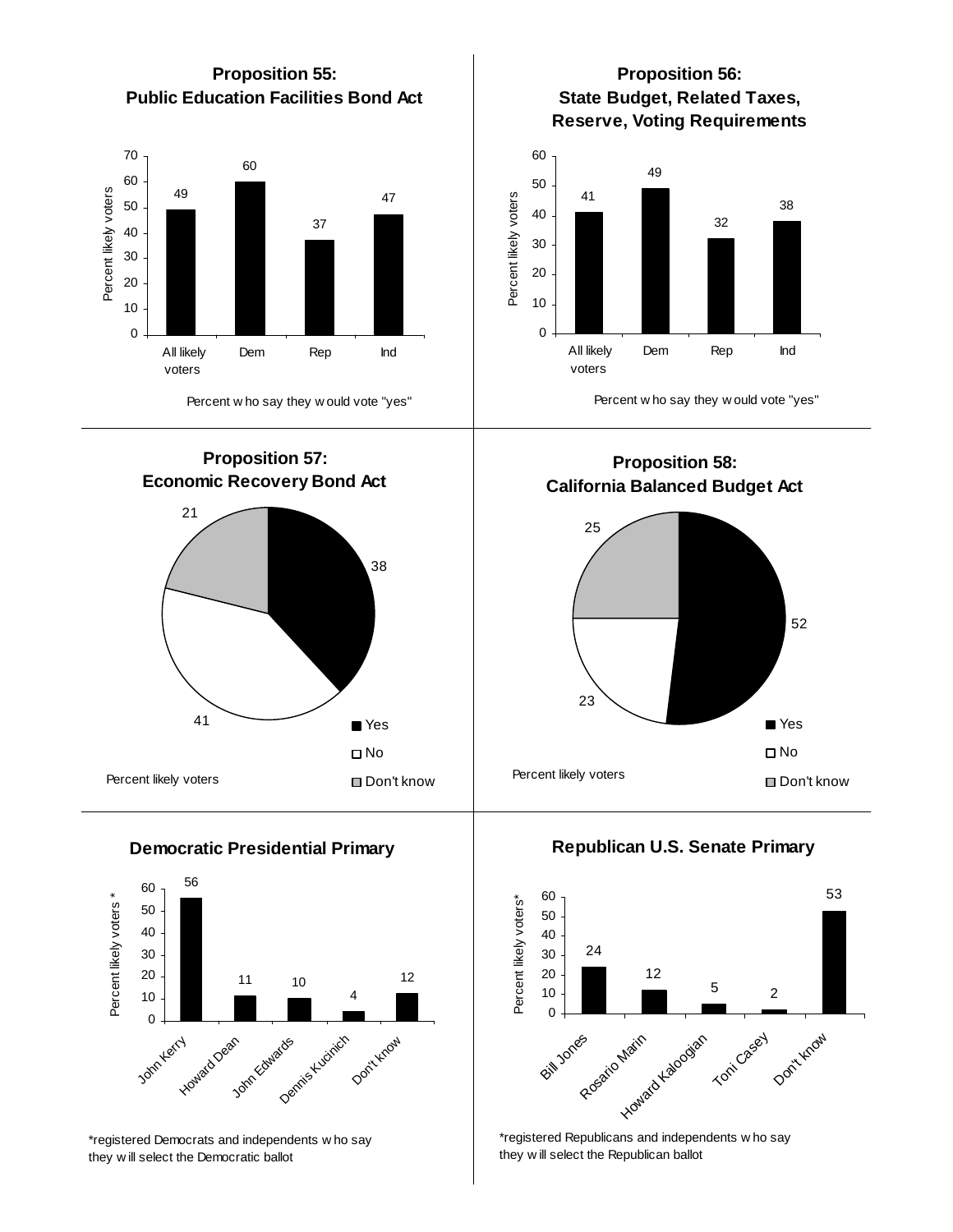# **March 2nd Primary Election**[¥](#page-10-0)

### **Proposition 55: The \$12.3 Billion Public Education Facilities Bond**

There has been virtually no change in support for the \$12.3 billion public education facilities bond since our January survey. Currently, 49 percent of likely voters in the March  $2<sup>nd</sup>$  primary would vote for Proposition 55, while 36 percent would vote against it and 15 percent are undecided.

Democrats strongly support the bond measure, while more Republicans are opposed than in favor of it. Although more people favor than oppose it in all regions of the state, support is highest in Los Angeles. Support is also higher among Latinos (59%) than whites (46%), among women than men (53% to 44%), and among those with public school children at home than those without school children at home (56% to 45%). Liberals strongly back the proposition (60% to 22%), while moderate voters more narrowly favor it (49% to 38%) and conservatives oppose it (49% to 36%).

Support for school bonds seems to have slipped generally. California voters say they would be more likely to vote for a local school bond measure (59%) than for Proposition 55 (49%). Nevertheless, support for local school bonds is down sharply from October 2002 when 70 percent of likely voters favored local school bonds. Still, among those who would vote yes on a local school bond, 71 percent also support the \$12.3 billion in state school bonds.

**"If the election were held today, would you vote yes or no on Proposition 55?"** 

| <b>Likely Voters</b> | Jan 04 | Feb 04 |
|----------------------|--------|--------|
| Yes                  | 50%    | 49%    |
| No                   | 38     | 36     |
| Don't know           | 12     | 15     |

|                      |     | <b>Party Registration</b> |     |                                 |                       |                       |                                               |         |
|----------------------|-----|---------------------------|-----|---------------------------------|-----------------------|-----------------------|-----------------------------------------------|---------|
| <b>Likely Voters</b> | Dem | Rep                       | Ind | <b>Central</b><br><b>Valley</b> | <b>SF Bay</b><br>Area | Los<br><b>Angeles</b> | <b>Other</b><br>Southern<br><b>California</b> | Latinos |
| <b>Yes</b>           | 60% | 37%                       | 47% | 50%                             | 46%                   | 53%                   | 47%                                           | 59%     |
| No                   | 24  | 50                        | 39  | 35                              | 34                    | 34                    | 40                                            | 29      |
| Don't know           | 16  | 13                        | 14  | 15                              | 20                    | 13                    | 13                                            | 12      |

**"Suppose your local school district had a bond measure on the ballot to pay for school construction projects. Would you vote yes or no?"**

| <b>Likely Voters</b> | <b>Oct 02</b> | Feb 04 |
|----------------------|---------------|--------|
| Yes                  | 70%           | 59%    |
| No                   | 25            | 31     |
| Don't know           | 5             | 10     |

l

<span id="page-10-0"></span><sup>¥</sup> All data reported in this section are for likely voters.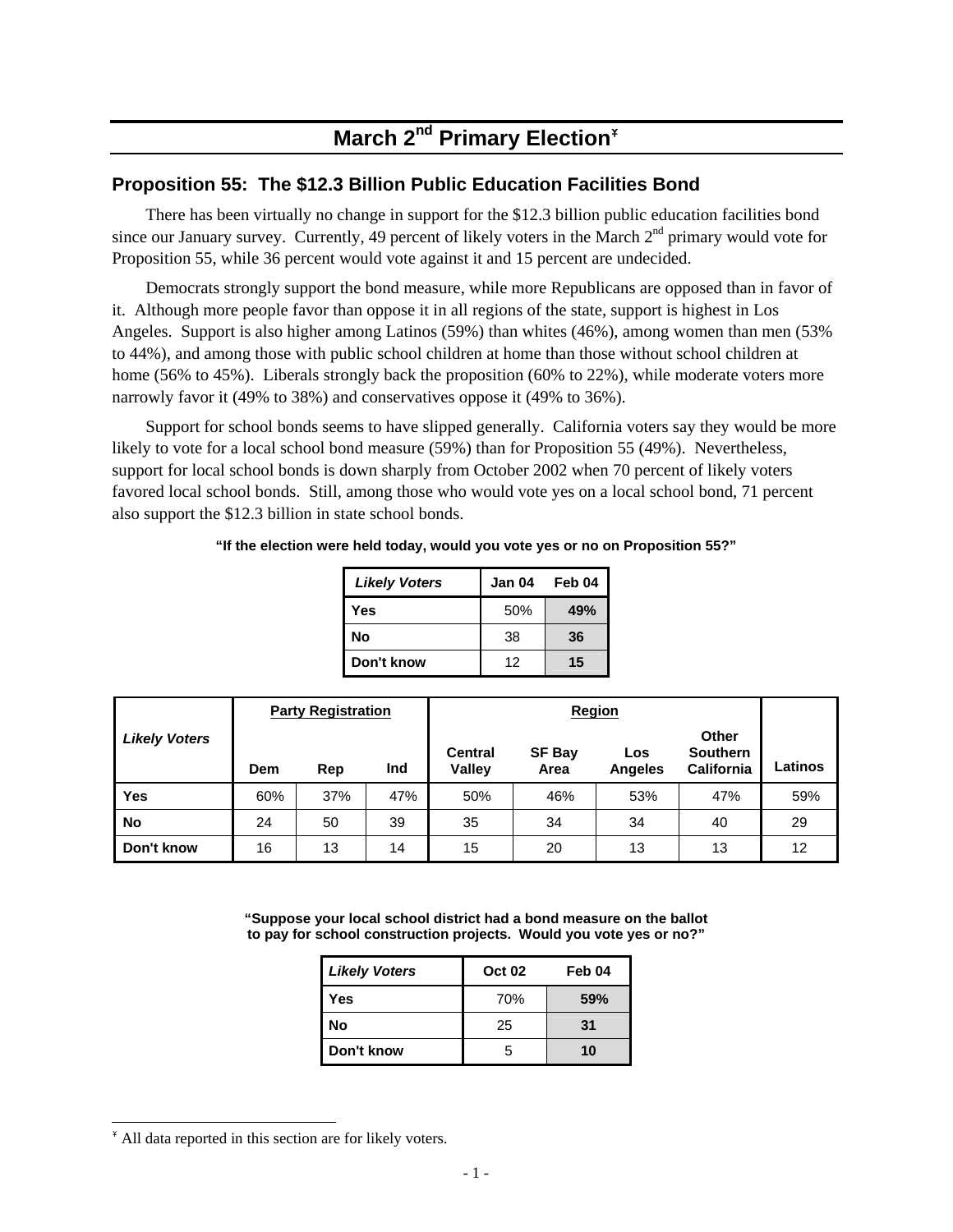### **Proposition 56: State Budget, Related Taxes, and Reserve, Voting Requirements**

After weeks of television advertisements on Proposition 56—the citizens' initiative that would lower the vote required to pass a budget in the state legislature from a two-thirds to a 55 percent majority vote there has been no change in the "yes" votes and an increase in the "no" votes. Forty-one percent of likely voters support the measure today, 40 percent are opposed, and 19 percent are undecided. In January, 41 percent said they would vote yes on Proposition 56, 35 percent said they would vote no, and 24 percent were undecided. Over time, the percentage of undecided voters has declined by 5 points.

Across the state's major geographic regions, four in 10 likely voters support Proposition 56. Fortynine percent of Democrats support the proposition, 51 percent of Republicans oppose it, and independents are evenly divided (38% yes; 41% no). In no voter group does support for Proposition 56 reach a majority. Liberals and moderates (both 46%) are more likely than conservatives (32%) to support the proposition.

Many voters are not convinced that the passage of Proposition 56 would make it easier for the legislature to pass a budget and budget-related tax bills. Among likely voters, 42 percent believe it would be easier; 16 percent believe it would be harder, and 26 percent believe it would make no difference. Among those who support the measure, 54 percent think it would be easier to pass a state budget.

**"If the election were held today, would you vote yes or no on Proposition 56?"** 

| <b>Likely Voters</b> | Jan 04 | Feb 04 |
|----------------------|--------|--------|
| Yes                  | 41%    | 41%    |
| No                   | 35     | 40     |
| Don't know           | 24     | 19     |

|                      |     | <b>Party Registration</b> |     |                                 |                       |                       |                                                      |         |
|----------------------|-----|---------------------------|-----|---------------------------------|-----------------------|-----------------------|------------------------------------------------------|---------|
| <b>Likely Voters</b> | Dem | Rep                       | Ind | <b>Central</b><br><b>Valley</b> | <b>SF Bay</b><br>Area | Los<br><b>Angeles</b> | <b>Other</b><br><b>Southern</b><br><b>California</b> | Latinos |
| <b>Yes</b>           | 49% | 32%                       | 38% | 42%                             | 42%                   | 40%                   | 41%                                                  | 46%     |
| No                   | 31  | 51                        | 41  | 37                              | 37                    | 41                    | 45                                                   | 37      |
| Don't know           | 20  | 17                        | 21  | 21                              | 21                    | 19                    | 14                                                   | 17      |

**"If Proposition 56 passes, do you think it will be easier or more difficult for the state legislature to pass budget and budget-related tax bills, or will it make no difference?"**

|                | Likely<br><b>Voters</b> |
|----------------|-------------------------|
| <b>Easier</b>  | 42%                     |
| More difficult | 16                      |
| No difference  | 26                      |
| Don't know     | 16                      |

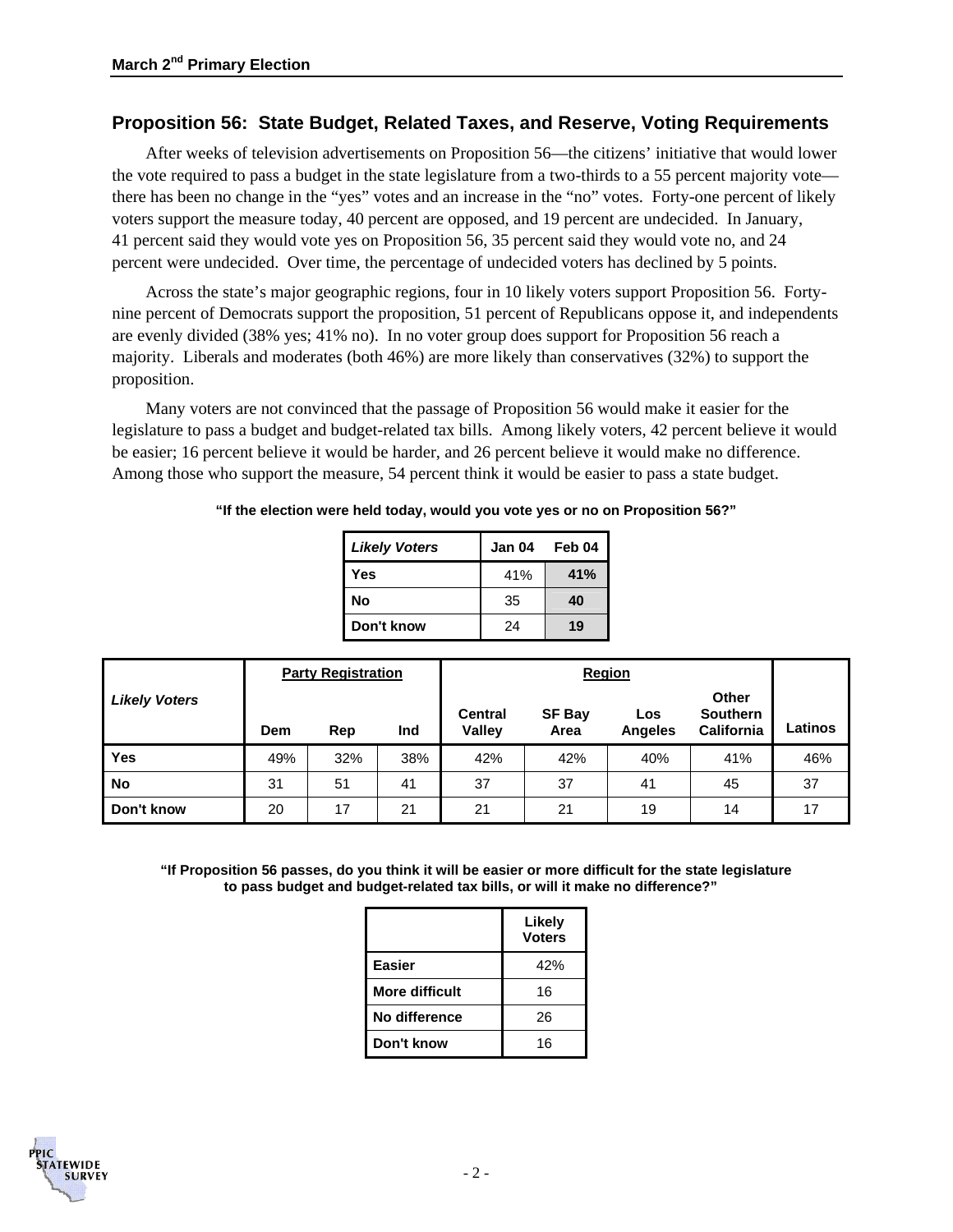### **Proposition 57: The Economic Recovery Bond Act**

The \$15 billion economic recovery bond put on the ballot by Governor Schwarzenegger and the legislature currently receives a mixed response (38% yes; 41% no) among likely voters in the March primary. However, 21 percent of voters have still not made up their minds. In January, 35 percent said they would vote yes, 44 percent said no, and 21 percent were undecided on the measure. So far, there is little change in the percentage voting yes since the advertisements in favor of Propositions 57 and 58 started. Since those ads began airing, the no vote has declined and the percentage undecided has increased.

Although pluralities of Democratic and independent voters oppose the measure and a plurality of Republican voters favor it, high percentages in each group are undecided. Across regions, voter support is highest in Los Angeles, and opposition is highest in the San Francisco Bay Area. Support is higher among men than women (43% to 32%). Californians who approve of Schwarzenegger's job performance support the bond (49% to 31%), while those who disapprove oppose it (65% to 18%).

The 65 percent of likely voters who know that Schwarzenegger supports Proposition 57 are divided on this measure (44% yes; 41% no). Thirty-two percent of likely voters think that passage of this measure is very important for the state's current fiscal recovery; Proposition 57 leads by a larger margin among those who think it is very important (74% to 15%) than somewhat important (43% to 35%).

|            | <b>All Likely</b> | Survey Date*      |                  |  |  |
|------------|-------------------|-------------------|------------------|--|--|
|            | <b>Voters</b>     | <b>Before Ads</b> | <b>After Ads</b> |  |  |
| Yes        | 38%               | 37%               | 38%              |  |  |
| No         | 41                | 45                | 38               |  |  |
| Don't know |                   | 18                | 24               |  |  |

**"If the election were held today, would you vote yes or no on Proposition 57?"** 

\*The major advertisement campaign for Propositions 57 and 58 began on Tuesday February 10<sup>th</sup>. "Before Ads" includes responses from 360 likely voters; "After Ads" includes 653 likely voters.

|                      |     | <b>Party Registration</b> |     |                          | <b>Region</b>         |                       |                                               |                                       |
|----------------------|-----|---------------------------|-----|--------------------------|-----------------------|-----------------------|-----------------------------------------------|---------------------------------------|
| <b>Likely Voters</b> | Dem | Rep                       | Ind | <b>Central</b><br>Valley | <b>SF Bay</b><br>Area | Los<br><b>Angeles</b> | Other<br><b>Southern</b><br><b>California</b> | Know<br>Schwarzenegger<br>supports 57 |
| <b>Yes</b>           | 34% | 45%                       | 32% | 40%                      | 34%                   | 41%                   | 38%                                           | 44%                                   |
| No                   | 44  | 33                        | 47  | 36                       | 48                    | 36                    | 40                                            | 41                                    |
| Don't know           | 22  | 22                        | 21  | 24                       | 18                    | 23                    | 22                                            | 15                                    |

**"In terms of dealing with current state budget conditions, how important is it that the Economic Recovery Bond Act (Proposition 57) passes—is it …"** 

|                       | Likely<br><b>Voters</b> |
|-----------------------|-------------------------|
| <b>Very important</b> | 32%                     |
| Somewhat important    | 26                      |
| Not too important     | 12                      |
| Not at all important  | 13                      |
| Don't know            | 17                      |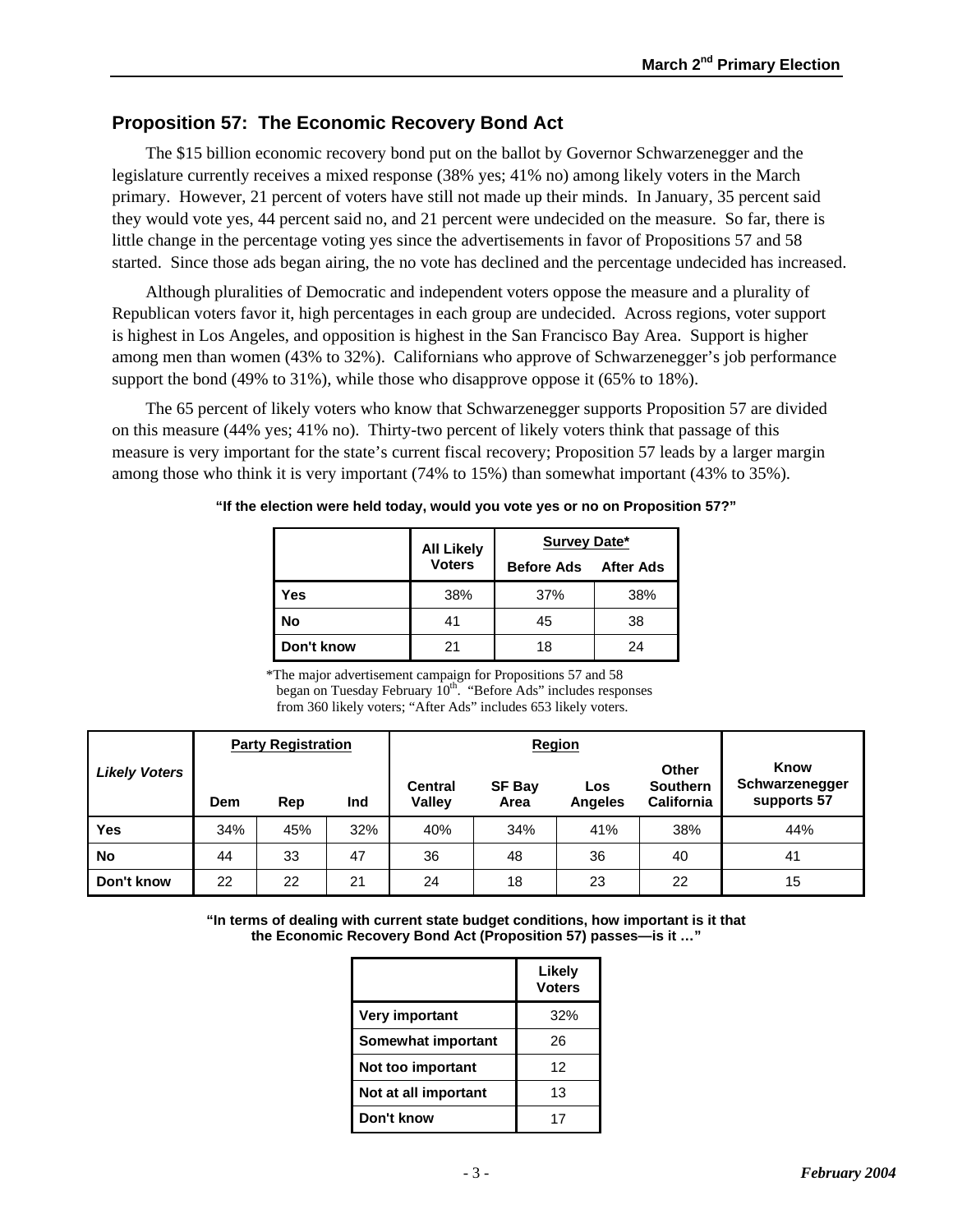### **Proposition 58: California Balanced Budget Act**

Proposition 58, which would take effect only if Proposition 57 passes (and vice versa), is currently supported by a majority of voters and by a 29-point margin (52% to 23%). In our January survey, 57 percent said they would vote yes and 22 percent said they would vote no. At the same time, the proportion of voters undecided about Proposition 58 has risen slightly (21% to 25%). Once again, there is little change in support since the advertising in favor of Propositions 57 and 58 started on February  $10<sup>th</sup>$ .

The California Balanced Budget Act has its strongest support among Republicans, but it also leads by large margins among Democrats and independent voters. This ballot measure has more support among conservatives (57%) than liberals (49%) and among whites (56%) than Latinos (42%), and it is favored more in the regions outside the San Francisco Bay Area.

Although only 43 percent of likely voters know that Schwarzenegger supports Proposition 58, those who do know support the measure by a 37-point margin (59% to 22%). In terms of dealing with future budget conditions, two-thirds believe it is very (40%) or somewhat (27%) important for Proposition 58 to pass. Proposition 58 enjoys very strong support among those who think this measure is very important (80% to 7%) or somewhat important (62% to 18%) in dealing with future state budgets.

|            | <b>All Likely</b> | Survey Date*      |                  |  |  |
|------------|-------------------|-------------------|------------------|--|--|
|            | <b>Voters</b>     | <b>Before Ads</b> | <b>After Ads</b> |  |  |
| Yes        | 52%               | 52%               | 52%              |  |  |
| No         | 23                | 24                | 23               |  |  |
| Don't know | 25                | 24                | 25               |  |  |

**"If the election were held today, would you vote yes or no on Proposition 58?"** 

\*The major advertisement campaign for Propositions 57 and 58 began on Tuesday February  $10^{th}$ . "Before Ads" includes responses from 360 likely voters; "After Ads" includes 653 likely voters.

|                      | <b>Party Registration</b> |     | <b>Percent</b> |                                 |                       |                |                                                      |                                                 |
|----------------------|---------------------------|-----|----------------|---------------------------------|-----------------------|----------------|------------------------------------------------------|-------------------------------------------------|
| <b>Likely Voters</b> | Dem                       | Rep | Ind            | <b>Central</b><br><b>Valley</b> | <b>SF Bay</b><br>Area | Los<br>Angeles | <b>Other</b><br><b>Southern</b><br><b>California</b> | who know<br>Schwarzenegger<br>supports Prop. 58 |
| Yes                  | 45%                       | 62% | 51%            | 53%                             | 43%                   | 55%            | 57%                                                  | 59%                                             |
| <b>No</b>            | 28                        | 16  | 25             | 23                              | 26                    | 23             | 20                                                   | 22                                              |
| Don't know           | 27                        | 22  | 24             | 24                              | 31                    | 22             | 23                                                   | 19                                              |

**"In terms of dealing with future state budget conditions, how important is it that the California Balanced Budget Act (Proposition 58) passes—is it …"** 

|                       | Likely<br><b>Voters</b> |
|-----------------------|-------------------------|
| <b>Very important</b> | 40%                     |
| Somewhat important    | 27                      |
| Not too important     | 10                      |
| Not at all important  | ጸ                       |
| Don't know            | 15                      |

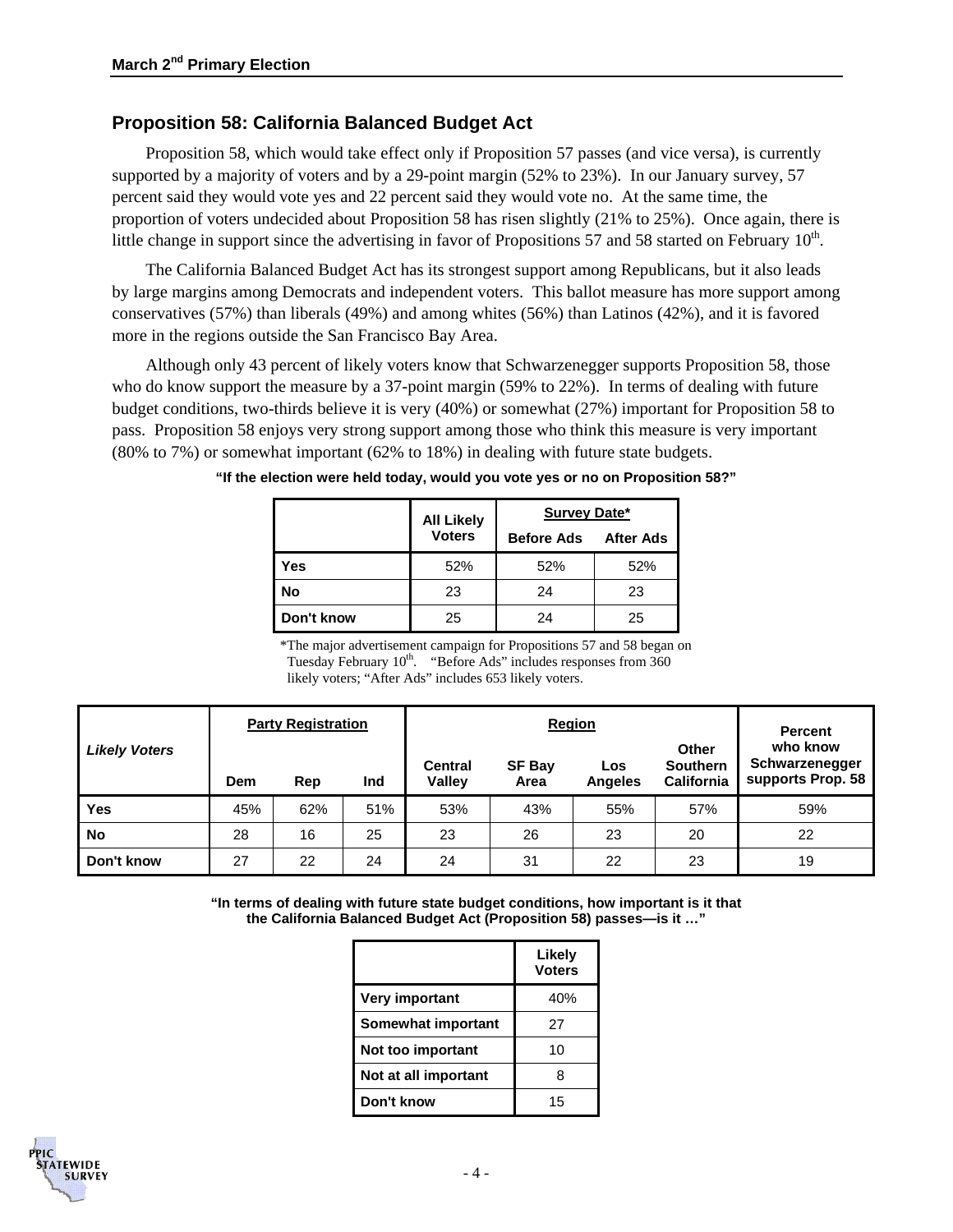### **U.S. Presidential Race**

As the presidential primary campaign enters the final stretch, 56 percent of likely voters in the California Democratic primary favor John Kerry as the candidate to challenge President George W. Bush. Eleven percent support Howard Dean, 10 percent would vote for John Edwards, and 11 percent support other candidates, including Dennis Kucinich (4%), Wesley Clark (4%), and Al Sharpton (2%). Twelve percent are undecided. Kerry's lead among likely primary voters who are Democrats is similar to his lead among Democratic and independent likely voters combined. Since the January survey, Kerry's percentage among Democratic voters has risen dramatically (6% to 55%), while Dean has lost support (31% to 11%), and the number of undecided voters has shrunk (25% to 12%). Kerry is favored as the Democratic presidential nominee by wide margins among likely voters across the state's four major regions, and also among liberals (55%) and moderates (56%), and men (52%) and women (57%).

If the 2004 election were held today, all likely voters would support the Democratic nominee over President Bush by a 17-point margin (54% to 37%). In the January survey, the election would have been a dead heat (45% to 45%). President Bush maintains his strong support among Republicans, while non-GOP voters are more likely than they were a month ago to favor the Democratic nominee.

|                        | Likely<br>Voters* | <b>Democrats</b><br>only |
|------------------------|-------------------|--------------------------|
| John Kerry             | 56%               | 55%                      |
| <b>Howard Dean</b>     | 11                | 11                       |
| <b>John Edwards</b>    | 10                | 10                       |
| <b>Dennis Kucinich</b> | 4                 | 4                        |
| <b>Wesley Clark</b>    | 4                 | 4                        |
| <b>Al Sharpton</b>     | 1                 | 2                        |
| Someone else           | 2                 | 2                        |
| Don't know             | 12                | 12                       |

#### **"If the election were held today, would you vote for …"**

\*Likely voters includes respondents who are registered as Democrats and those who are registered as "decline to state" and plan to select the Democratic ballot on March  $2<sup>nd</sup>$ .

| "If the 2004 presidential election were being held today, would you vote for " |  |  |  |
|--------------------------------------------------------------------------------|--|--|--|
|--------------------------------------------------------------------------------|--|--|--|

|                                     |                                | <b>Party Registration</b> |     |     | Region                   |                       |                       |                                                      |         |
|-------------------------------------|--------------------------------|---------------------------|-----|-----|--------------------------|-----------------------|-----------------------|------------------------------------------------------|---------|
|                                     | All<br>Likely<br><b>Voters</b> | <b>Dem</b>                | Rep | Ind | <b>Central</b><br>Valley | <b>SF Bay</b><br>Area | Los<br><b>Angeles</b> | <b>Other</b><br><b>Southern</b><br><b>California</b> | Latinos |
| <b>Democratic</b><br>nominee        | 54%                            | 85%                       | 11% | 61% | 36%                      | 70%                   | 57%                   | 45%                                                  | 63%     |
| George W. Bush,<br>Republican       | 37                             | 9                         | 79  | 28  | 58                       | 23                    | 35                    | 44                                                   | 30      |
| Don't know /<br><b>Other answer</b> | 9                              | 6                         | 10  | 11  | 6                        | 7                     | 8                     | 11                                                   | 7       |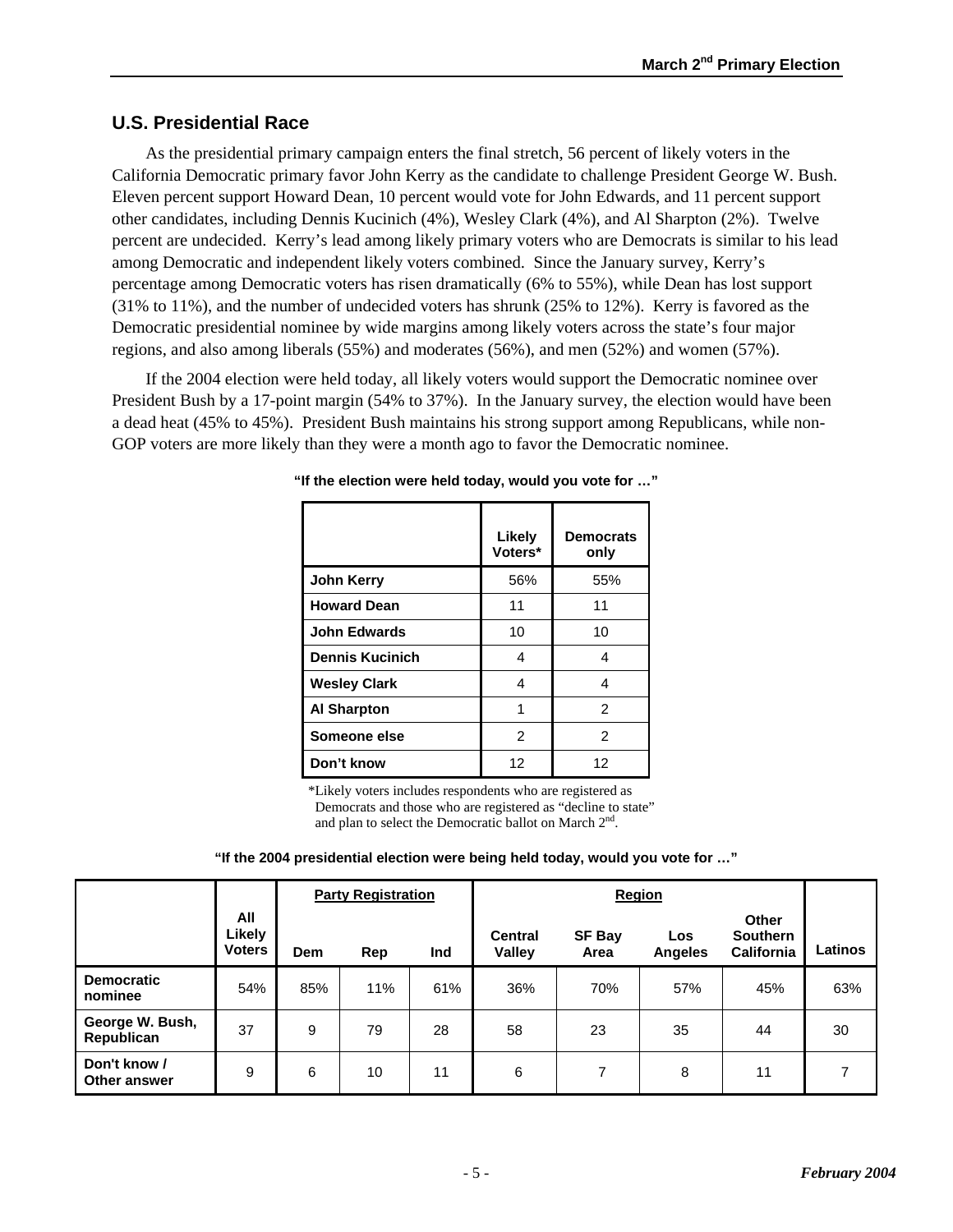### **U.S. Senate Race**

With little time remaining before the March  $2<sup>nd</sup>$  primary, half of the likely voters in the GOP primary are still undecided about the candidate they would choose to run against U.S. Senator Barbara Boxer in the November election. Bill Jones currently leads (24%), followed by Rosario Marin (12%), Howard Kaloogian (5%), and Toni Casey (2%). Since the January survey, support among registered Republican voters has increased for both Jones (17% to 24%) and Marin (2% to 12%), while the percentage of undecided Republicans has declined (73% to 52%). Jones has his strongest showing in the Central Valley (37%) while Marin does best in Los Angeles (19%) and Other Southern California (17%). Men favor Jones over Marin (31% to 13%) while women are more evenly divided between Jones and Marin (16% to 12%).

If the November election were held today, California likely voters would favor Senator Boxer over the Republican nominee by a 17-point margin (53% to 36%), up from a 7-point margin in January (47% to 40%). Boxer has solid support from Democrats, Latinos, and San Francisco Bay Area voters. The Republican nominee has the strong support of GOP voters and leads in the Central Valley.

|                         | Likely<br>Voters* | <b>Republicans</b><br>Only |
|-------------------------|-------------------|----------------------------|
| <b>Bill Jones</b>       | 24%               | 24%                        |
| <b>Rosario Marin</b>    | 12                | 12                         |
| <b>Howard Kaloogian</b> | 5                 | հ                          |
| <b>Toni Casey</b>       | 2                 | 2                          |
| Someone else            |                   |                            |
| Don't know              | 53                | 52                         |

**"I'm going to read a list of people who are running in the Republican U.S. Senate primary on March 2nd. If the election were held today, would you vote for ..."** 

\*Likely voters includes respondents who are registered as Republicans and those who are registered as "decline to state" and plan to select the Republican ballot on March  $2<sup>nd</sup>$ .

**"If the 2004 U.S. Senate election were being held today, would you vote for…?"**

|                                   |                         | <b>Party Registration</b> |     |     | Region                          |                       |                       |                                        |         |
|-----------------------------------|-------------------------|---------------------------|-----|-----|---------------------------------|-----------------------|-----------------------|----------------------------------------|---------|
|                                   | Likely<br><b>Voters</b> | Dem                       | Rep | Ind | <b>Central</b><br><b>Valley</b> | <b>SF Bay</b><br>Area | Los<br><b>Angeles</b> | Other<br><b>Southern</b><br>California | Latinos |
| Barbara Boxer,<br><b>Democrat</b> | 53%                     | 85%                       | 12% | 53% | 39%                             | 62%                   | 56%                   | 43%                                    | 68%     |
| Republican<br>nominee             | 36                      | 8                         | 76  | 27  | 47                              | 25                    | 34                    | 44                                     | 23      |
| Don't know /<br>Other answer      | 11                      | 7                         | 12  | 20  | 14                              | 13                    | 10                    | 13                                     | 9       |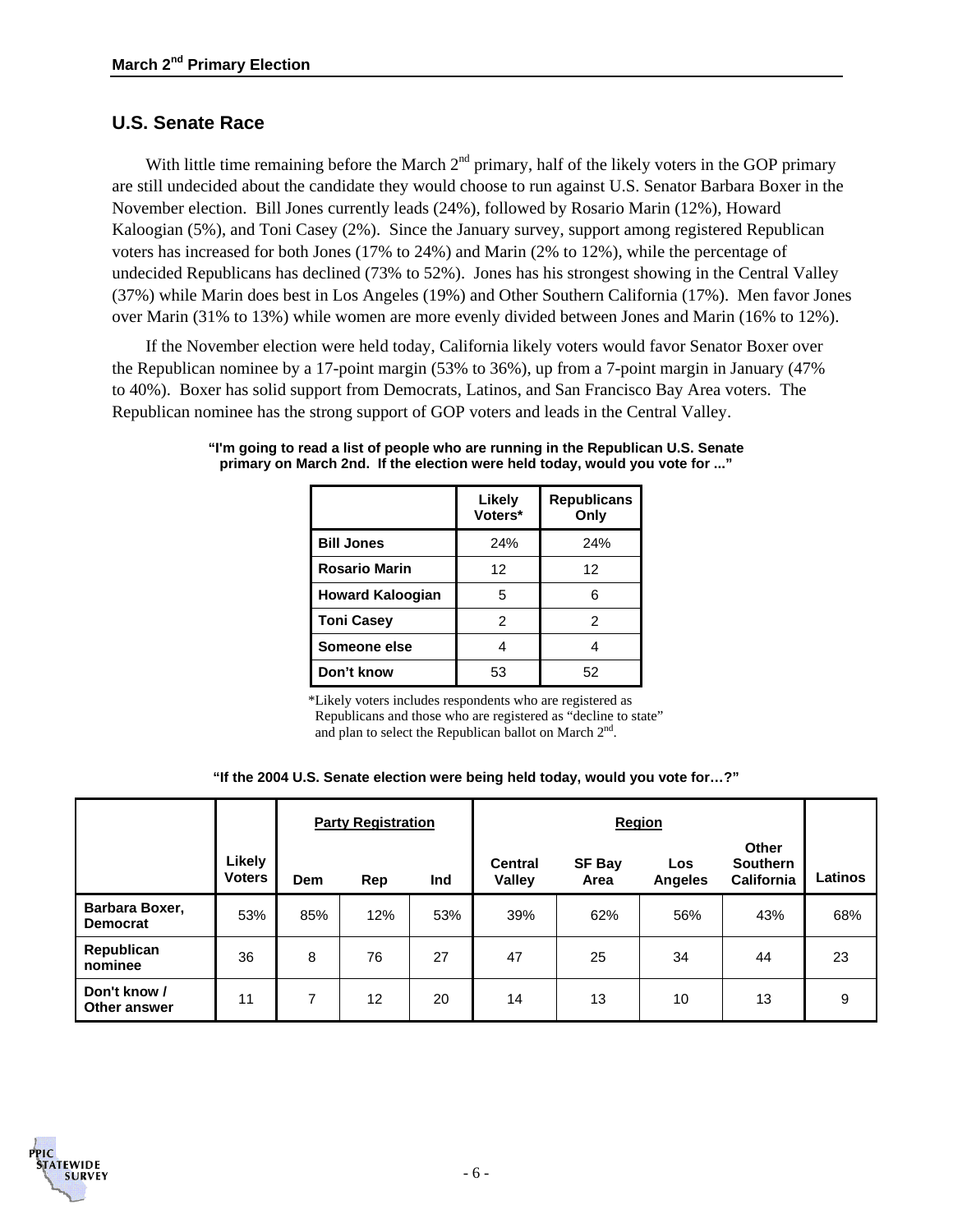### **Political Trends**

### **Governor's Ratings**

Arnold Schwarzenegger's job performance ratings remain in positive territory. Today, 55 percent of Californians say they approve of the job that he is doing as governor, while 26 percent disapprove. In January, Governor Schwarzenegger's approval rating was at 59 percent, while his disapproval rating was at 22 percent. The view among likely voters is more positive, with 61 percent approving of the way the governor is handling his job; however negative ratings among this group have increased by 5 percentage points. The percentages of disapproving Democrats (+5 points), Republicans (+4 points), and independents (+6) have risen similarly, although Republicans remain much more positive about the governor's performance than both Democrats and independents.

Schwarzenegger's ratings are significantly higher among whites (64%) than among Latinos (38%). The governor's ratings also rise with education and income. He draws majority approval in all regions of the state, although support for the governor is higher in the Central Valley (61%) and Other Southern California (60%) than in the San Francisco Bay Area (52%) and Los Angeles (50%).

Half of Californians approve of Schwarzenegger's handling of the state budget and taxes, while one in three disapproves. In January 2004, 54 percent approved while 26 percent disapproved of the governor's performance on this issue. Although he is seen more positively on this issue among likely voters (55%), his negative ratings by this group have climbed 6 points in the past month. While the governor draws positive ratings on these issues from nearly eight in 10 Republicans, only 39 percent of Democrats agree. Disapproval of the way he has handled the state's fiscal affairs is up 5 points among Democrats, 5 points among Republicans, and 9 points among independents. Again, he draws more favor among whites (58%) than Latinos (38%). His ratings on the budget increase with age, education, and household income; they drop below a majority in the San Francisco Bay Area and Los Angeles.

|                   |                   |     | <b>Party Registration</b> |     |                         |  |
|-------------------|-------------------|-----|---------------------------|-----|-------------------------|--|
|                   | <b>All Adults</b> | Dem | Rep                       | Ind | Likely<br><b>Voters</b> |  |
| Approve           | 55%               | 44% | 82%                       | 58% | 61%                     |  |
| <b>Disapprove</b> | 26                | 32  |                           | 24  | 22                      |  |
| Don't know        | 19                | 24  | 11                        | 18  | 17                      |  |

**"Do you approve or disapprove of the way that Arnold Schwarzenegger is handling his job as governor of California?"** 

**"Do you approve or disapprove of the way that Governor Schwarzenegger is handling the issue of the state budget and taxes?"** 

|                   |                   |     | <b>Party Registration</b> |     |                         |  |  |
|-------------------|-------------------|-----|---------------------------|-----|-------------------------|--|--|
|                   | <b>All Adults</b> | Dem | Rep                       | Ind | Likely<br><b>Voters</b> |  |  |
| <b>Approve</b>    | 51%               | 39% | 78%                       | 49% | 55%                     |  |  |
| <b>Disapprove</b> | 31                | 43  | 11                        | 33  | 31                      |  |  |
| Don't know        | 18                | 18  | 11                        | 18  | 14                      |  |  |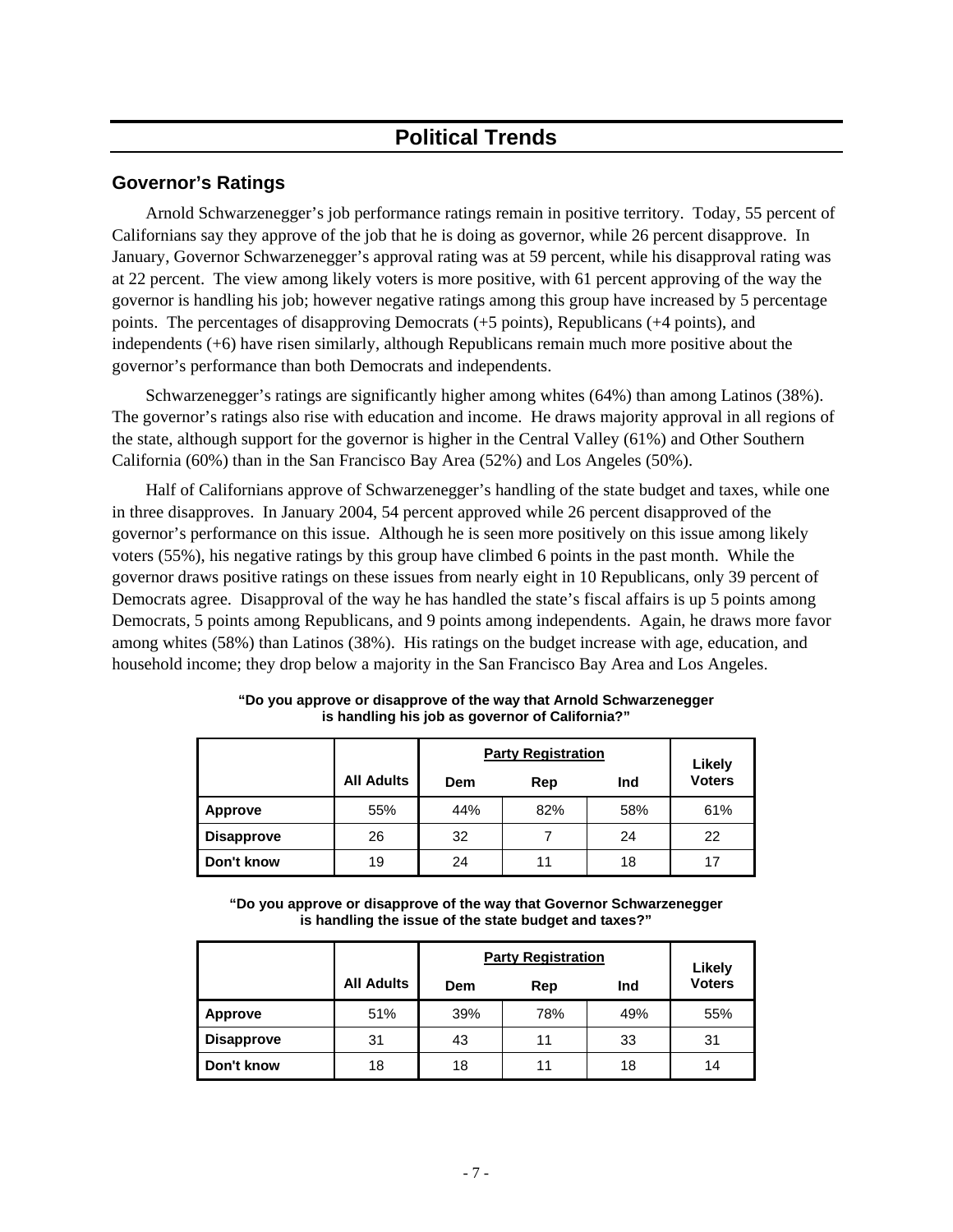### **President's Ratings**

Approval of President Bush's performance has fallen below a majority. Today, only 49 percent of Californians like the way the president is handling his job, while a similar number (48%) disapproves. Bush's approval ratings dropped 5 points in the past month, while disapproval has climbed by 6 points. The president's ratings have fallen 31 points since their high mark in January 2002. Likely voters are even more critical, with 56 percent disapproving of the president's job performance and only 43 percent approving. Disapproval among likely voters has gained 12 points in the past month. While the president remains hugely popular among Republicans, disapproval has grown 8 points in this group, as it has among Democrats. Nationally, 50 percent of Americans approve of the president's performance, while 47 percent disapprove (based on a recent *Washington Post*/ABC News poll).

In contrast to the governor, Bush's ratings are slightly more positive among Latinos than whites (55% to 50%). Bush's negative ratings are much higher in the San Francisco Bay Area, where 61 percent disapprove of his job performance, than elsewhere in the state.

On the issue of Iraq, more Californians today disapprove (50%) than approve (46%) of the president's handling of the situation. On Iraq, Bush's approval ratings have declined by 4 points, while disapproval is up 12 points, since August 2003. Among likely voters, a solid majority (56%) disapprove of the president's policies on Iraq—up 12 points since August 2003. Republicans remain overwhelmingly positive and have not changed their views on this issue over time. However, disfavor is growing among Democrats (+13 points) and independents (+10 points). Nationally, 47 percent of Americans approve of the President's handling of Iraq, while 52 percent disapprove (based on a recent *Washington Post*/ABC News poll).

Interestingly, there are no significant differences by race/ethnicity, gender, age, or income, but disapproval of Bush's approach on Iraq climbs to a high of 56 percent among college graduates. Fewer than half in the San Francisco Bay Area or Los Angeles are positive about Bush's performance in this area, while a majority elsewhere approves of his handling of the situation in Iraq.

|                   |                   |     | <b>Party Registration</b> |     |                         |  |  |
|-------------------|-------------------|-----|---------------------------|-----|-------------------------|--|--|
|                   | <b>All Adults</b> | Dem | Rep                       | Ind | Likely<br><b>Voters</b> |  |  |
| Approve           | 49%               | 22% | 81%                       | 43% | 43%                     |  |  |
| <b>Disapprove</b> | 48                | 76  | 17                        | 54  | 56                      |  |  |
| Don't know        | 3                 | 2   | 2                         | 3   |                         |  |  |

#### **"Do you approve or disapprove of the way that George W. Bush is handling his job as president of the United States?"**

**"Do you approve or disapprove of the way that President Bush is handling the situation in Iraq?"** 

|                   |                   |     | <b>Party Registration</b> |     |                         |  |
|-------------------|-------------------|-----|---------------------------|-----|-------------------------|--|
|                   | <b>All Adults</b> | Dem | Rep                       | Ind | Likely<br><b>Voters</b> |  |
| Approve           | 46%               | 20% | 78%                       | 42% | 41%                     |  |
| <b>Disapprove</b> | 50                | 77  | 19                        | 54  | 56                      |  |
| Don't know        | 4                 | 3   | 3                         | 4   | 3                       |  |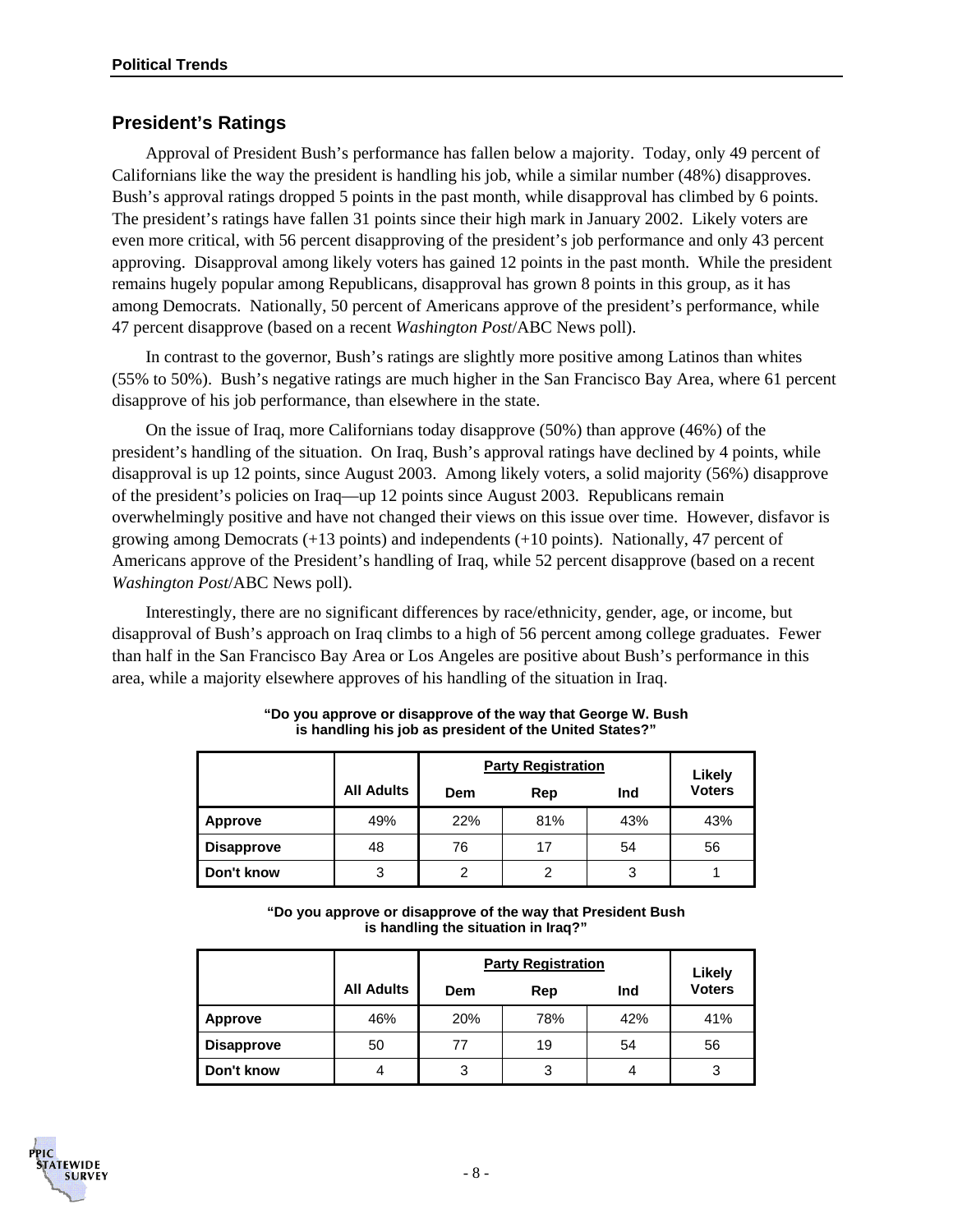### **U.S. Senators' Ratings**

As U.S. Senator Barbara Boxer heads into her 2004 reelection race, her approval ratings stand at 48 percent, with 26 percent disapproving and 26 percent undecided. Among likely voters, Boxer's positive ratings are 52 percent, her negative ratings are 34 percent, and 14 percent are undecided.

The senator's approval ratings today are 7 points higher than they were in September 2003 (41%), the same as her ratings in October 2002 (48%), and somewhat lower than in February 2002 (52%). While her disapproval ratings have remained similar over time, the proportion of residents who are undecided has also fluctuated: February 2004 (26%), September 2003 (32%), October 2002 (27%), February 2002 (21%). Democrats strongly approve of Boxer's job performance (74%). Independents are also more inclined to be positive than negative (50% to 25%), while 60 percent of Republicans give the senator negative ratings. Her ratings are stronger among liberals (69%) than moderates (50%) or conservatives (27%).

The San Francisco Bay Area gives Boxer her strongest support (61%), and 51 percent of Los Angeles residents also give her positive ratings. While the senator's supporters outnumber her detractors in other regions of the state, her approval ratings drop to around 40 percent in those regions because one in three voters in the Central Valley and Other Southern California have no opinion.

|                   |                   | <b>Party Registration</b> | Likely |     |               |
|-------------------|-------------------|---------------------------|--------|-----|---------------|
|                   | <b>All Adults</b> | Dem                       | Rep    | Ind | <b>Voters</b> |
| Approve           | 48%               | 74%                       | 22%    | 50% | 52%           |
| <b>Disapprove</b> | 26                | 10                        | 60     | 25  | 34            |
| Don't know        | 26                | 16                        | 18     | 25  | 14            |

**"Do you approve or disapprove of the way that Barbara Boxer is handling her job as a U.S. Senator?"** 

U.S. Senator Dianne Feinstein's approval ratings are at 50 percent, while 24 percent give her a negative performance evaluation and 26 percent have no opinion. Among likely voters, Feinstein's ratings rise to 57 percent. Her approval ratings today among all adults are unchanged since September 2003 (51%) and October 2002 (49%) and somewhat lower than in February 2002 (57%).

Seven in 10 Democrats give Feinstein good performance ratings, while 51 percent of independents and 34 percent of Republicans agree. As for ideological differences, liberals are more favorable toward the senator (64%) than are moderates (53%) or conservatives (36%).

Feinstein's highest approval ratings come from the following demographic groups: People age 55 and older (59%), college graduates (56%), people without children at home (53%), those with annual household incomes of \$80,000 or more (54%), residents who have been at their current address for five years or longer (52%), and homeowners (51%). There are no differences between men and women in support for Feinstein. Her image is overwhelmingly positive in the San Francisco Bay Area (62%), and a majority in Los Angeles (51%) also approve of her performance.

**"Do you approve or disapprove of the way that Dianne Feinstein is handling her job as a U.S. Senator?"** 

|                   |                   | <b>Party Registration</b> | Likely |     |               |
|-------------------|-------------------|---------------------------|--------|-----|---------------|
|                   | <b>All Adults</b> | Dem                       | Rep    | Ind | <b>Voters</b> |
| <b>Approve</b>    | 50%               | 72%                       | 34%    | 51% | 57%           |
| <b>Disapprove</b> | 24                | 12                        | 49     | 23  | 31            |
| Don't know        | 26                | 16                        | 17     | 26  | 12            |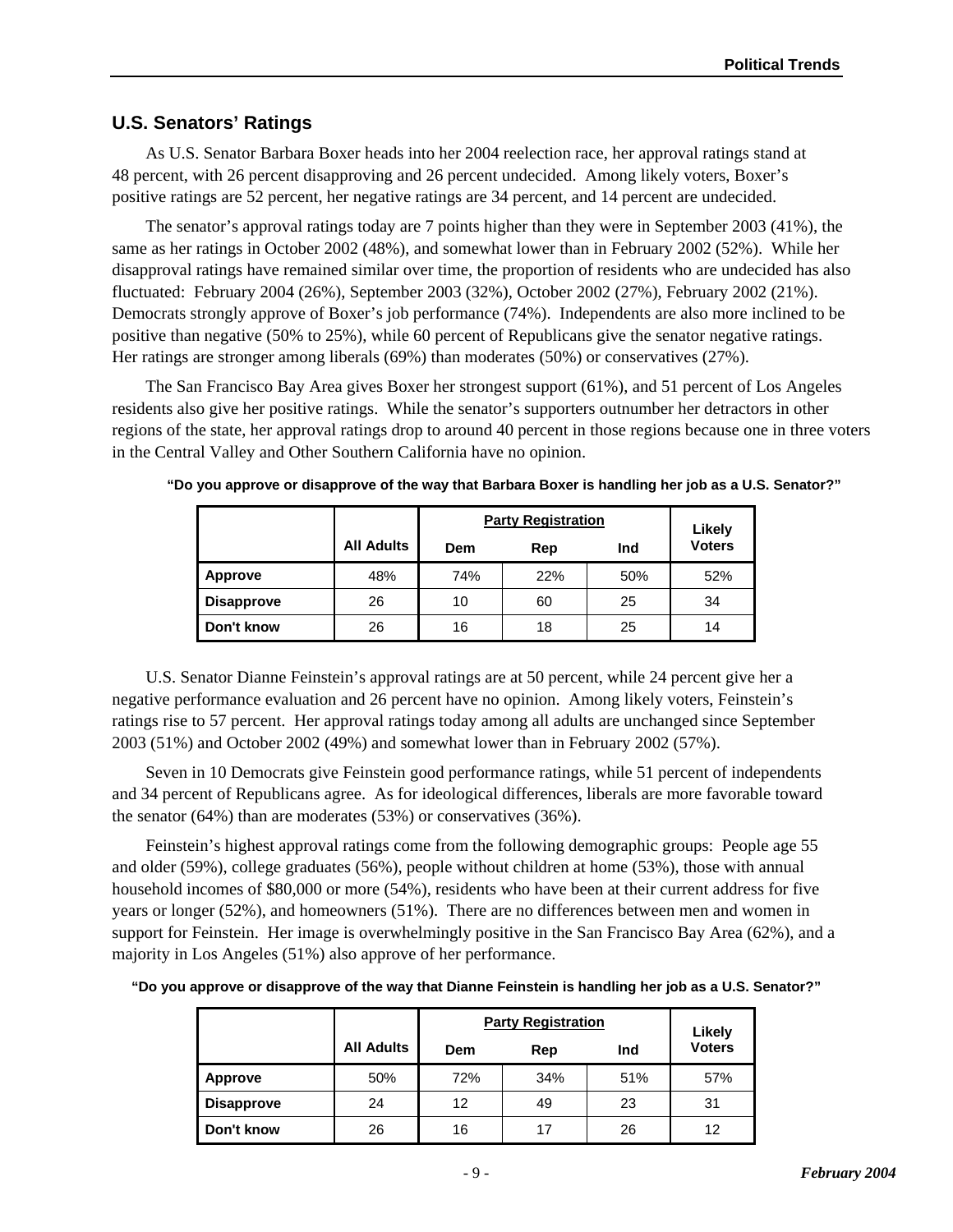### **Congressional Ratings**

The U.S. Congress continues to receive low ratings from Californians, with only one in three rating the performance of the legislative body as good (29%) or excellent (3%). These ratings are virtually unchanged from a year ago and represent a 27-point drop in favorability from their post-September  $11<sup>th</sup>$ peak in December 2001. Among likely voters, 71 percent rate Congress as doing only a fair or poor job, and only 26 percent say the lawmakers are doing an excellent or good job.

Democrats (26%) and independents (27%) are less likely than Republicans (37%) to say that the U.S. Congress is doing an excellent or good job. Whites (27%) are less likely than Latinos (46%), and men (29%) are less likely than women (36%) to give positive grades. Residents in the San Francisco Bay Area (25%) are less inclined than residents of other regions to give excellent or good ratings to the U.S. Congress.

|                  | <b>All Adults</b> |               |                |               |                   |        |        |
|------------------|-------------------|---------------|----------------|---------------|-------------------|--------|--------|
|                  | Aug 00            | <b>Oct 00</b> | <b>Dec 01</b>  | <b>Oct 02</b> | Feb <sub>03</sub> | Sep 03 | Feb 04 |
| <b>Excellent</b> | 4%                | 5%            | 13%            | 4%            | 4%                | 3%     | 3%     |
| Good             | 34                | 33            | 46             | 34            | 28                | 25     | 29     |
| Fair             | 45                | 46            | 31             | 46            | 45                | 49     | 45     |
| Poor             | 14                | 13            | 8              | 13            | 20                | 17     | 17     |
| Don't know       | 3                 | 3             | $\overline{2}$ | 3             | 3                 | 6      | 6      |

**"How do you rate the job performance of the U.S. Congress at this time …"** 

Californians are more generous toward their own congressional representative than they are toward the U.S. Congress as a whole, with 42 percent saying their representative is doing an excellent (8%) or good (34%) job and 41 percent rating them as fair (33%) or poor (8%). The positive ratings have declined by 10 points since December 2001. Among likely voters, 46 percent say their representative is doing an excellent or good job, and 41 percent offer a fair or poor rating.

One of the few things Democrats and Republicans agree on in this state is the performance of the representative from their districts. Both Democrats (45%) and Republicans (47%) give positive marks to their congressional representatives. Independents are considerably less generous, with only 36 percent giving their representative excellent or good ratings. While Latinos are more positive than whites about the U.S. Congress, a similar percentage as whites give fair or poor ratings to their own representative (43% to 39%). Ratings are more positive among those age 55 and older (48%), those with incomes of \$80,000 or more (46%), homeowners (44%), and those who have lived in their current home for five years or longer (44%).

**"What about the representative to the U.S. House of Representatives from your congressional district: How do you rate his or her performance at this time …"**

|                  | <b>All Adults</b> |               |               |               |                   |        |        |  |
|------------------|-------------------|---------------|---------------|---------------|-------------------|--------|--------|--|
|                  | Aug 00            | <b>Oct 00</b> | <b>Dec 01</b> | <b>Oct 02</b> | Feb <sub>03</sub> | Sep 03 | Feb 04 |  |
| <b>Excellent</b> | 7%                | 8%            | 10%           | 6%            | 8%                | 7%     | 8%     |  |
| Good             | 39                | 36            | 42            | 35            | 32                | 32     | 34     |  |
| Fair             | 31                | 36            | 28            | 36            | 34                | 37     | 33     |  |
| Poor             | 8                 | 7             | 7             | 7             | 11                | 9      | 8      |  |
| Don't know       | 15                | 13            | 13            | 16            | 15                | 15     | 17     |  |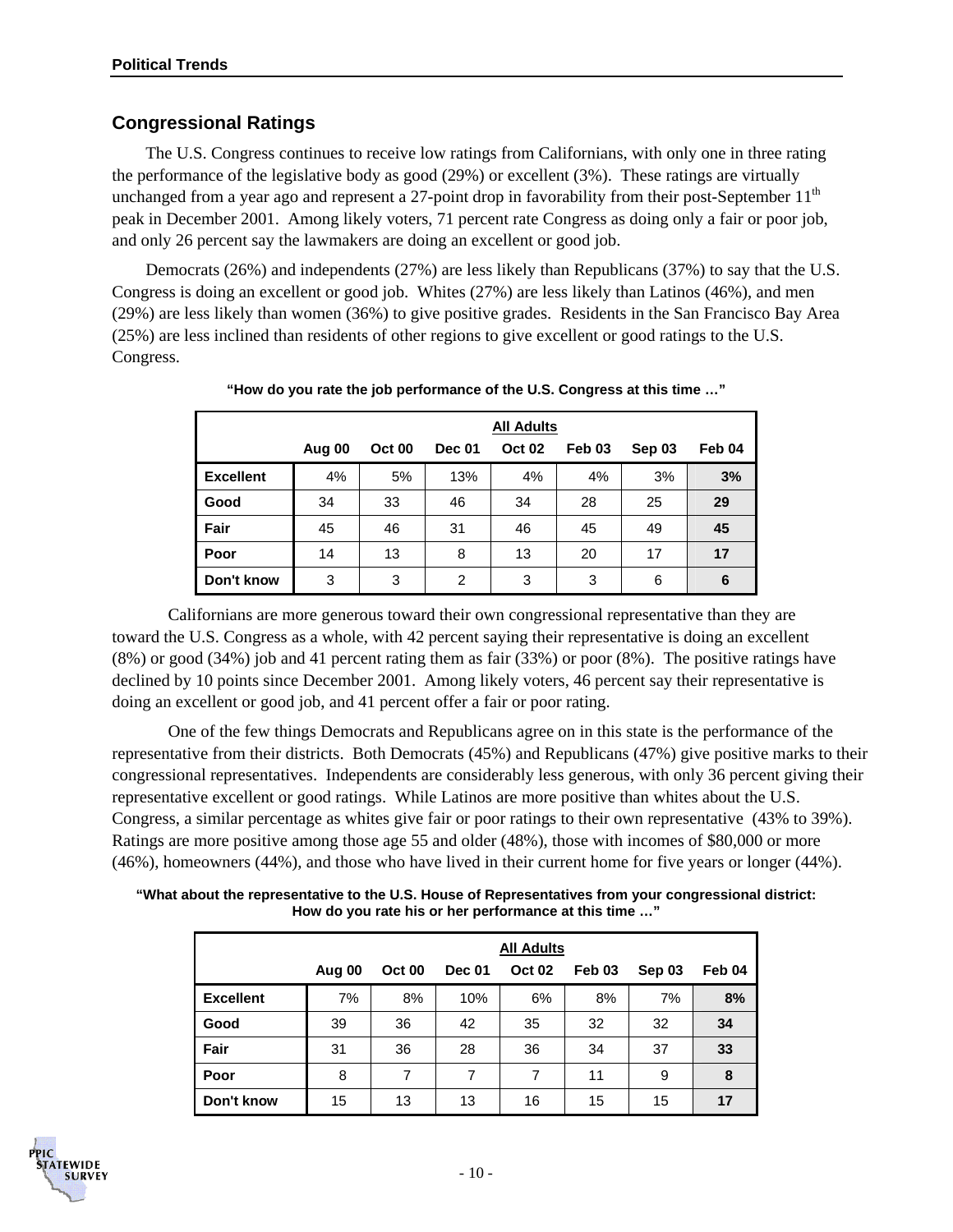### **Trust in the Federal Government: Overall Leadership**

Thirty percent of Californians today say they trust the U.S. government to do what is right just about always or most of the time. Confidence in the national government has dropped 16 percentage points since its high in January 2002 (46%) in the aftermath of September 11th. Among likely voters, 73 percent say they trust the national government only sometimes or never, and 25 percent say they trust the government just about always or most of the time. Nationally, 37 percent of Americans say they trust the government just about always (4%) or most of the time (33%), according to an October 2003 Gallup poll.

To place Californians' trust in the federal government in further perspective, it is important to keep in mind that trust in the state government is at an historic low for our survey series. Asked about the state government in our January 2004 survey, 27 percent of adults, and 26 percent of likely voters, said they trust the state government to do what is right just about always or most of the time.

Republicans are more trusting of the national government right now (43%) than are Democrats (17%) or independents (28%). The partisan divide on trust in government has increased dramatically compared to two years ago. In January 2002, there was a minimal difference between the percentages of Democrats and Republicans who said that the government in Washington could be trusted to do what is right just about always or most of the time (42% to 47%); today there is a 26 percentage point gap between Democrats and Republicans (17% to 43%).

Californians who describe their political ideology as conservative (39%) are more trusting of the federal government than are moderates (28%) or liberals (23%). San Francisco Bay Area residents (21%) have the least confidence in Washington to do what is right just about always or most of the time, and elsewhere in the state about one in three residents holds this positive view. Thirty-four percent of Latinos trust the federal government, as do 30 percent of whites. Distrust in the federal government tends to increase with age, education, and income.

|                        | Jan 02 | Feb 04 |
|------------------------|--------|--------|
| Just about always      | 7%     | 5%     |
| Most of the time       | 39     | 25     |
| Some of the time       | 52     | 57     |
| Never/None of the time |        | 10     |
| Don't know             |        |        |

**"How much of the time do you think you can trust the government in Washington to do what is right?"** 

| <b>Percent who agree</b>                                            |               | All           | <b>Party Registration</b> |     |                     |                                  |
|---------------------------------------------------------------------|---------------|---------------|---------------------------|-----|---------------------|----------------------------------|
|                                                                     |               | <b>Adults</b> | Dem                       | Rep | <b>Party Divide</b> | Change in<br><b>Party Divide</b> |
| Government in Washington can<br>be trusted to do what is right just | January 2002  | 46%           | 42%                       | 47% | 5                   | $+21$                            |
| about always or most of the time                                    | February 2004 | 30            | 17                        | 43  | 26                  |                                  |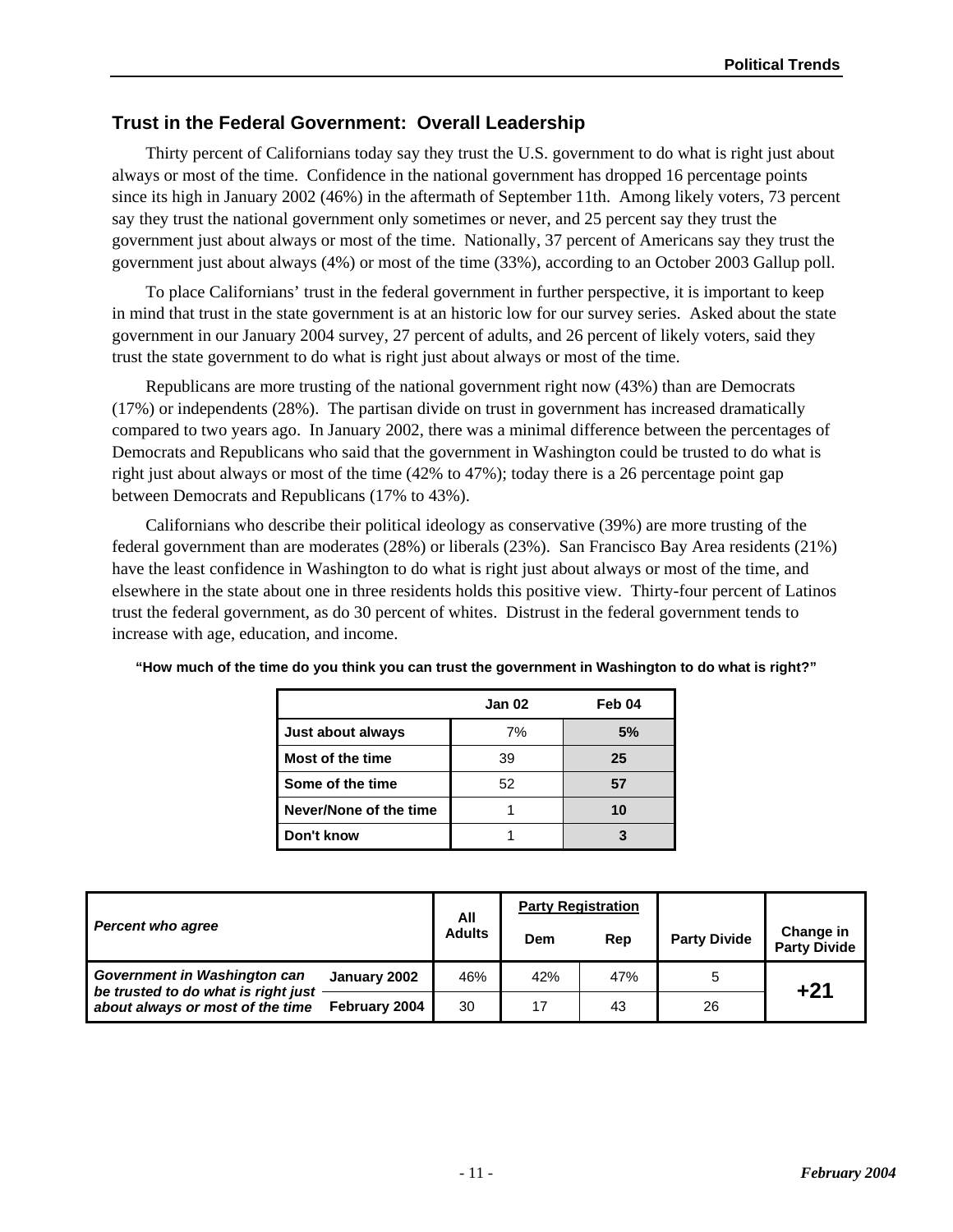### **Trust in Federal Government: Efficiency and Responsiveness**

More than six in 10 Californians think the federal government wastes a lot of the money it receives from taxes. The perception that a lot of federal tax money is wasted has risen 7 percentage points since January 2002, in the aftermath of September 11th. Among likely voters, 65 percent believe the federal government wastes a lot of money. Whites (63%) are more likely than Latinos (57%) to believe the government wastes a lot of money. Washington is seen as even more wasteful than Sacramento. Asked about the state government in the January survey, 56 percent said they believe it wastes a lot of money.

Compared to two years ago, the perception that the federal government wastes a lot of money is virtually unchanged among Republicans (60% in January 2002; 61% in February 2004) while it has increased by 7 points among Democrats (55% in January 2002; 62% in February 2004).

Most Californians (67%) think the federal government is run by a few big interests looking out for themselves. This belief has grown by 9 percentage points since January 2002. Among likely voters, an even more substantial 73 percent hold this view. A comparison with the January 2004 survey reveals that Californians are just as likely to think the national government is beholden to a few big interests as they are the state government (65%).

Democrats (80%) and independents (74%) are more likely than Republicans (54%) to think that the government in Washington is run by and for a few big interests looking out for themselves. Once again, the partisan divide on trust in government has increased since January 2002, when 64 percent of Democrats and 53 percent of Republicans said the government is run by a few big interests looking out for themselves.

|                   | Jan 02 | Feb 04 |
|-------------------|--------|--------|
| Waste a lot       | 54%    | 61%    |
| <b>Waste some</b> | 39     | 32     |
| Don't waste much  | 5      |        |
| Don't know        |        |        |

#### **"Do you think that the people in the federal government waste a lot of the money we pay in taxes, waste some of it, or don't waste very much of it?"**

 **"Would you say the federal government is pretty much run by a few big interests looking out for themselves, or that it is run for the benefit of all the people?"** 

|                           | Jan 02 | Feb 04 |
|---------------------------|--------|--------|
| Few big interests         | 58%    | 67%    |
| Benefit of all the people | 34     | 25     |
| Don't know                |        |        |

| <b>Percent who agree</b>                                        |               | All           | <b>Party Registration</b> |     |                     |                                  |
|-----------------------------------------------------------------|---------------|---------------|---------------------------|-----|---------------------|----------------------------------|
|                                                                 |               | <b>Adults</b> | Dem                       | Rep | <b>Party Divide</b> | Change in<br><b>Party Divide</b> |
| Government is pretty much run<br>by a few big interests looking | January 2002  | 58%           | 64%                       | 53% | 11                  |                                  |
| out for themselves                                              | February 2004 | 67            | 80                        | 54  | 26                  | $+15$                            |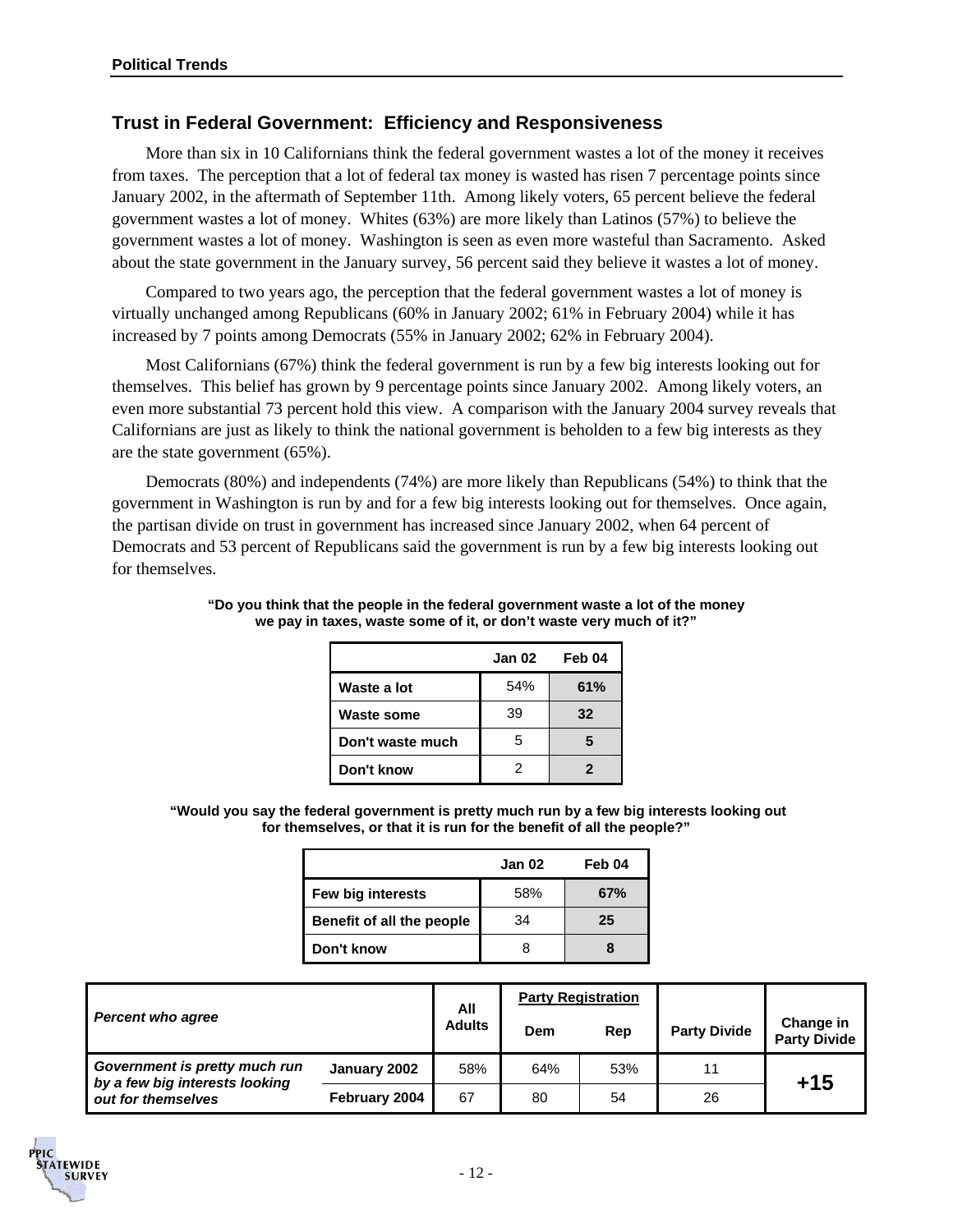### **National Policy Issues**

### **Gay and Lesbian Rights**

Sixty-two percent of Californians think homosexuality is a way of life that society should accept, while 32 percent say society should discourage it. The share of Californians who say homosexuality should be accepted has increased 7 percentage points since May 1998; but, over the same period, the partisan divide over this issue has also increased. Today, there is a 28 point difference between Democrats (71%) and Republicans (43%) who say homosexuality should be accepted, up from a 24 point difference in May 1998 (64% Democrats; 40% Republicans).

Belief that society should accept homosexuality as a way of life is highest in the San Francisco Bay Area (73%), followed by Los Angeles (64%), Other Southern California (54%), and the Central Valley (52%). Majorities of both whites (63%) and Latinos (59%) hold this view. Across religious groups, 64 percent of Roman Catholics think society should accept homosexuality as a way of life, while Protestants are split on this issue (46% for acceptance; 47% against). Adult residents under age 35 (70%) are more likely than those age 55 and older (52%) to express acceptance.

Although a sizeable majority of Californians believe society should accept homosexuality, attitudes on gay and lesbian marriage are divided: Forty-four percent favor and 50 percent oppose allowing gay couples to be legally married. The national numbers are 59 percent opposed and 32 percent in favor (based on an October 2003 Pew Research Center survey).

In California, the percentage of state residents favoring gay marriage has risen 6 points since January 2000 (38% in favor). The partisan gap has also increased over that time period, from a 26 point difference between Democrats and Republicans in 2000 to a 34 point difference today. Across the state's regions, only in the San Francisco Bay Area are a majority of residents (58%) in favor of allowing same-sex couples to marry legally. While Roman Catholic residents are divided on this issue (43% favor, 49% oppose), two in three Protestants oppose gay and lesbian marriages (66%).

|               |                   | <b>Party Registration</b> | Likely |     |               |
|---------------|-------------------|---------------------------|--------|-----|---------------|
|               | <b>All Adults</b> | Dem                       | Rep    | Ind | <b>Voters</b> |
| Favor         | 44%               | 57%                       | 23%    | 54% | 43%           |
| <b>Oppose</b> | 50                | 37                        | 73     | 39  | 51            |
| Don't know    | 6                 | 6                         | 4      |     | 6             |

|  |  |  | "Do you favor or oppose allowing gay and lesbian couples to be legally married?" |
|--|--|--|----------------------------------------------------------------------------------|

| <b>Percent who favor</b>                                  |               | All           |     | <b>Party Registration</b> |                     | Change in           |
|-----------------------------------------------------------|---------------|---------------|-----|---------------------------|---------------------|---------------------|
|                                                           |               | <b>Adults</b> | Dem | Rep                       | <b>Party Divide</b> | <b>Party Divide</b> |
| Allowing gay and lesbian<br>couples to be legally married | January 2000  | 38%           | 49% | 23%                       | 26                  |                     |
|                                                           | February 2004 | 44            | 57  | 23                        | 34                  | +8                  |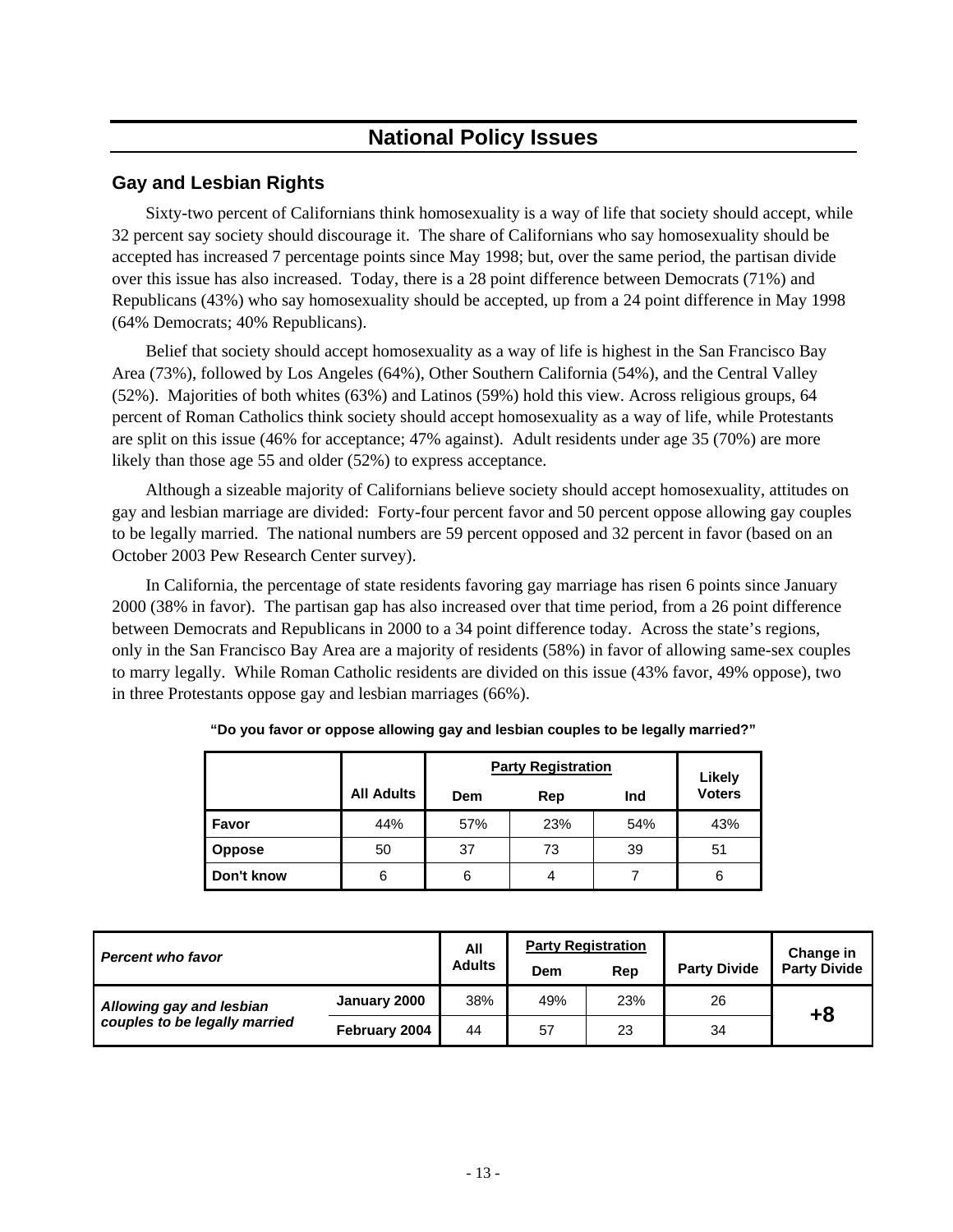### **Abortion**

Although a large majority of all Californians believe that government should not interfere with a woman's access to abortion, the partisan divide on this issue has widened over the last four years. Today, 69 percent of Californians (and 74 percent of likely voters) think that the government should not interfere, but 26 percent (and 22 percent of likely voters) believe that the government should pass more laws to restrict the availability of abortion.

|                                                                                    |                   | <b>Party Registration</b> |     |     | Likely        |
|------------------------------------------------------------------------------------|-------------------|---------------------------|-----|-----|---------------|
|                                                                                    | <b>All Adults</b> | Dem                       | Rep | Ind | <b>Voters</b> |
| The government should not interfere<br>with a woman's access to abortion           | 69%               | 82%                       | 59% | 77% | 74%           |
| The government should pass more laws<br>that restrict the availability of abortion | 26                | 16                        | 35  | 18  | 22            |
| Don't know                                                                         | 5                 | 2                         | 6   | 5   | 4             |

**"Which statement comes closest to your own view, even if neither is exactly right …"** 

Overall, the percentages of Californians on either side of this issue have changed little over the past four years. In January 2000, 71 percent felt that the government should not interfere with access to abortion. However, since 2000, the partisan divide on this question has become more pronounced. In 2000, 81 percent of Democrats and 63 percent of Republicans thought that the government should not interfere with a woman's access to abortion, an 18 percentage point difference. Today, that gap has grown to 23 percentage points: Eighty-two percent of Democrats and 59 percent of Republicans believe that the government should not interfere. In January 2000, 70 percent of independents thought that government should not interfere, and 28 percent thought that government should pass more laws. In the current survey, 77 percent of independents think that government should not interfere, and only 18 percent are for passage of new laws.

| <b>Percent who agree</b>                                 |               | All           | <b>Party Registration</b> |     |                     | Change in           |
|----------------------------------------------------------|---------------|---------------|---------------------------|-----|---------------------|---------------------|
|                                                          |               | <b>Adults</b> | Dem                       | Rep | <b>Party Divide</b> | <b>Party Divide</b> |
| <b>Government should not</b><br>interfere with a woman's | January 2000  | 71%           | 81%                       | 63% | 18                  | +5                  |
| access to abortion                                       | February 2004 | 69            | 82                        | 59  | 23                  |                     |

As in 2000, today there is a wide ideological divide in the state over the issue of abortion: Eighty-two percent of liberals say that the government should not interfere with a woman's access to abortion; only 15 percent say that the government should pass more laws restricting its availability. In contrast, although 52 percent of conservatives think the government should not restrict access, 42 percent think more laws limiting availability should be passed.

Latinos are more likely than whites (38% to 21%) to think that the government should pass new laws on this issue. Sixty-one percent of Catholics and 50 percent of those who call themselves "born-again" or evangelical Christians say that the government should *not* interfere with a woman's access to abortion.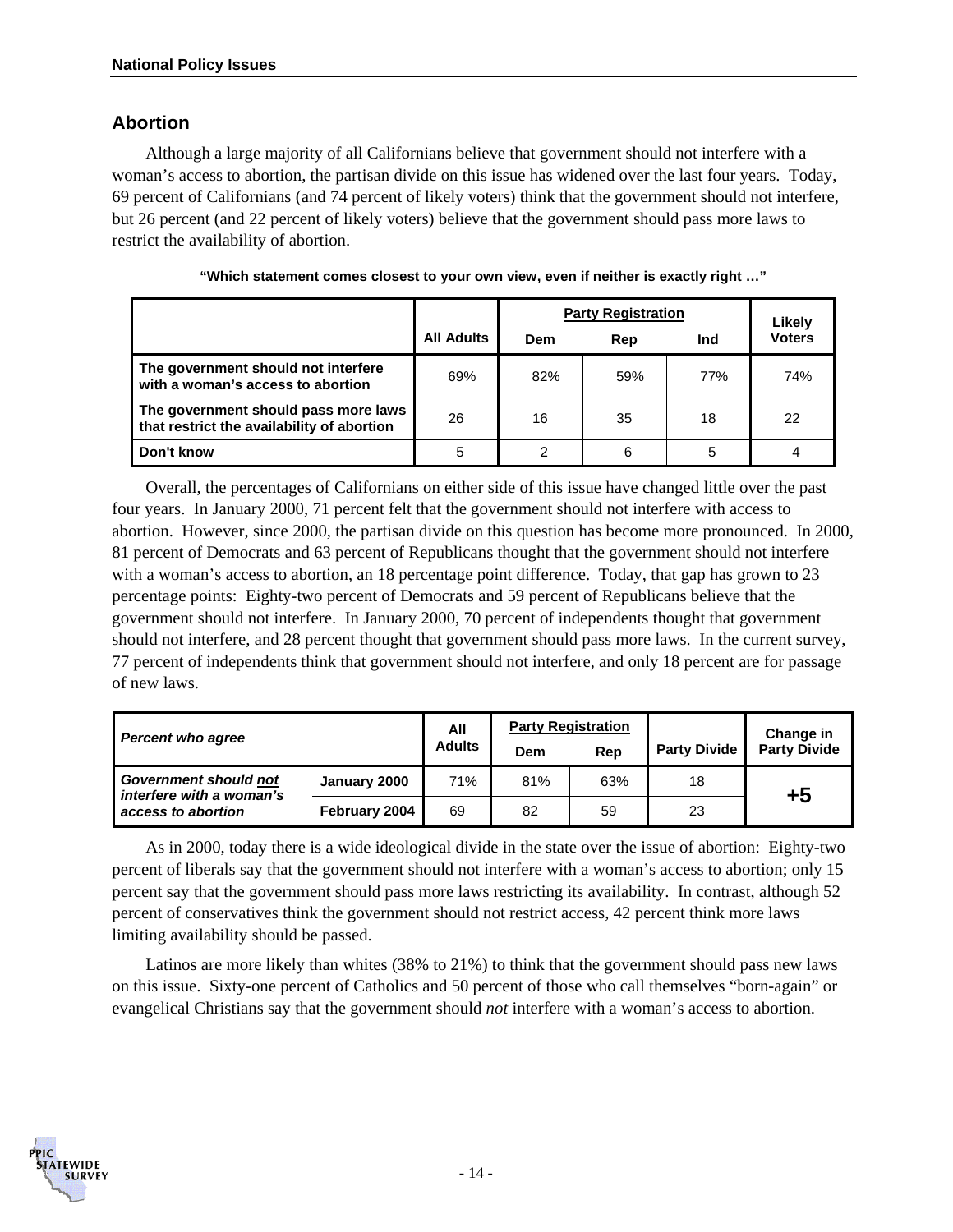### **Environment**

Despite a consistent rate of support for environmental measures, the partisan divide over the environment has also grown. Sixty percent of Californians think that stricter environmental laws and regulations are worth the cost, while 32 percent believe these laws cost too many jobs and hurt the economy. Although from May 1998 to the present, approximately 60 percent of state residents have consistently said these laws are worth the cost, the gap between Democrats and Republicans on this issue has increased significantly. Today, there is a 29 point gap between Democrats and Republicans (71% to 42%). This gap has grown by 16 percentage points since January 2000.

In the current survey, 50 percent of all conservatives say environmental laws cost too many jobs and hurt the economy, compared to 26 percent of moderates and 21 percent of liberals. Across the state, San Francisco Bay Area residents (67%) are the most likely and Central Valley residents are the least likely (55%) to say these laws are worth the cost. Sixty-nine percent of Californians under age 35 say environmental laws are worth the cost, compared to 48 percent of those age 55 and older.

|                                                                                        |                   | <b>Party Registration</b> | Likely |     |               |
|----------------------------------------------------------------------------------------|-------------------|---------------------------|--------|-----|---------------|
|                                                                                        | <b>All Adults</b> | Dem                       | Rep    | Ind | <b>Voters</b> |
| Stricter environmental laws and regulations<br>are worth the cost                      | 60%               | 71%                       | 42%    | 62% | 60%           |
| Stricter environmental laws and regulations<br>cost too many jobs and hurt the economy | 32                | 23                        | 47     | 27  | 32            |
| Don't know                                                                             | 8                 | 6                         | 11     | 11  | 8             |

| "Which statement comes closest to your own view, even if neither is exactly right $$ " |  |  |
|----------------------------------------------------------------------------------------|--|--|
|----------------------------------------------------------------------------------------|--|--|

| <b>Percent who agree</b>                                                 |               | All           | <b>Party Registration</b> |     |                     | Change in           |
|--------------------------------------------------------------------------|---------------|---------------|---------------------------|-----|---------------------|---------------------|
|                                                                          |               | <b>Adults</b> | Dem                       | Rep | <b>Party Divide</b> | <b>Party Divide</b> |
| <b>Stricter environmental laws and</b><br>regulations are worth the cost | January 2000  | 64%           | 70%                       | 57% | 13                  | $+16$               |
|                                                                          | February 2004 | 60            | 71                        | 42  | 29                  |                     |

Sixty-two percent of Californians completely (23%) or mostly (39%) agree that people should be willing to pay higher prices to protect the environment. However, 35 percent either mostly (22%) or completely (13%) disagree. These numbers reflect almost exactly the views of Americans nationwide, according to an August 2003 Pew Research Center survey, in which 65 percent thought that people should be willing to pay more and 34 percent disagreed.

In California, 73 percent of Democrats, 64 percent of independents, and 51 percent of Republicans agree that it is worth paying higher prices to protect the environment. While majorities across all income and education groups say people should be willing to pay more, this opinion tends to increase with education and income, and whites (66%) are more likely than Latinos (55%) to hold this view.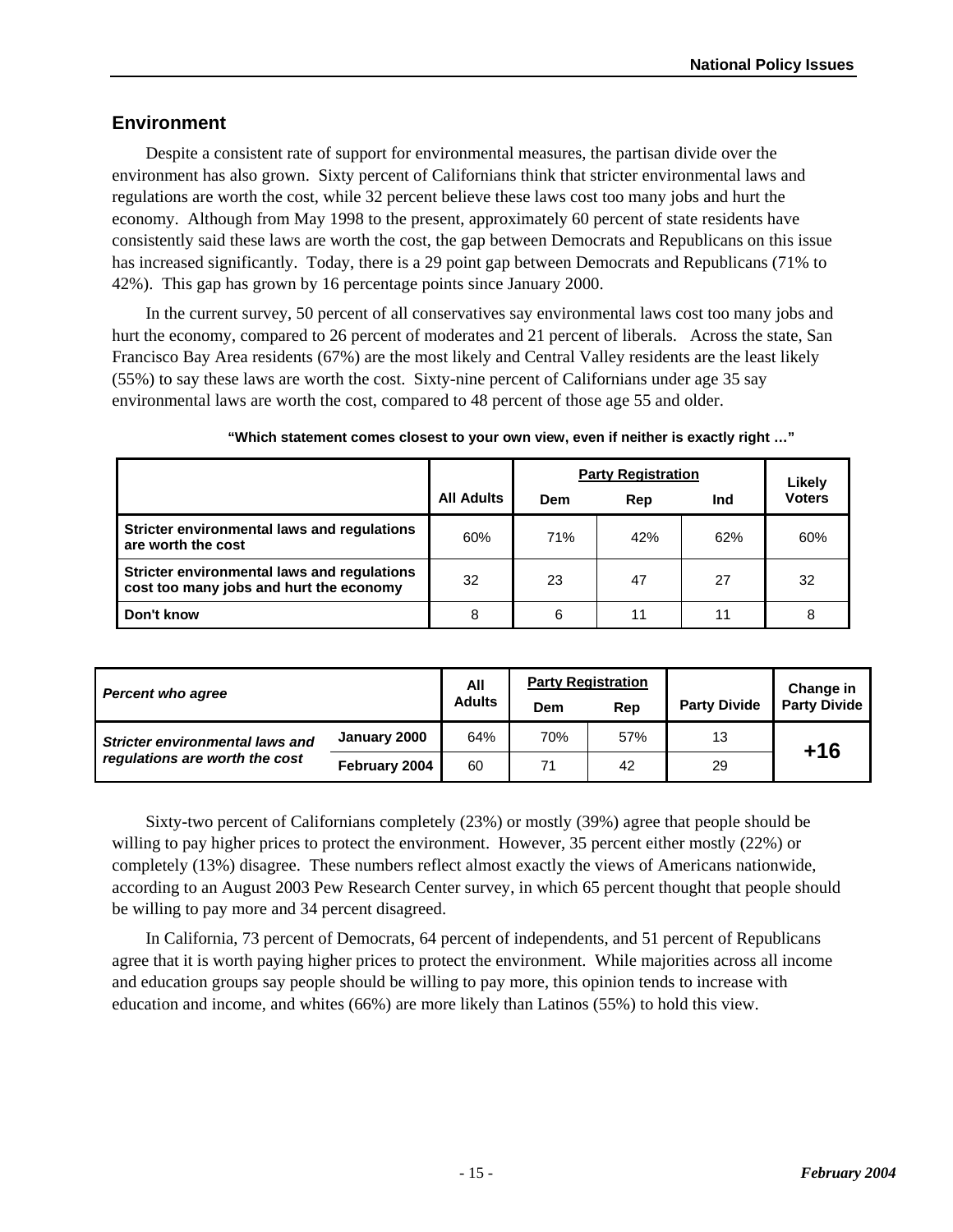### **Immigrants**

Fifty-six percent of California adults view immigrants today as a benefit to California because of their hard work and job skills, while 35 percent see immigrants as a burden because they use public services. The state's likely voters are more evenly split on this issue: Forty-nine percent say immigrants are a benefit to the state, while 41 percent say they are a burden. Latinos (84%) and immigrants (82%) are much more likely than whites (45%) or U.S.-born residents (48%) to say immigrants benefit the state.

|                                                                                           |                   | <b>Party Registration</b> | Likely |     |               |
|-------------------------------------------------------------------------------------------|-------------------|---------------------------|--------|-----|---------------|
|                                                                                           | <b>All Adults</b> | Dem                       | Rep    | Ind | <b>Voters</b> |
| Immigrants today are a benefit to California<br>because of their hard work and job skills | 56%               | 61%                       | 32%    | 59% | 49%           |
| Immigrants today are a burden to California<br>because they use public services           | 35                | 29                        | 57     | 33  | 41            |
| Don't know                                                                                | 9                 | 10                        | 11     | 8   | 10            |

**"Which statement comes closest to your own view, even if neither is exactly right ..."** 

Since 2000, the large partisan divide on this question has increased. In February 2000, 59 percent of Democrats and 41 percent of Republicans thought immigrants were a benefit to the state, an 18 percentage point difference. Today, 61 percent of Democrats and 32 percent of Republicans think immigrants benefit California, a 29 point gap between the parties.

| <b>Percent who agree</b>                                                                     |               | All           |     | <b>Party Registration</b> |                     | Change in           |
|----------------------------------------------------------------------------------------------|---------------|---------------|-----|---------------------------|---------------------|---------------------|
|                                                                                              |               | <b>Adults</b> | Dem | Rep                       | <b>Party Divide</b> | <b>Party Divide</b> |
| Immigrants today are a benefit to<br>California because of their hard<br>work and job skills | February 2000 | 54%           | 59% | 41%                       | 18                  | $+11$               |
|                                                                                              | February 2004 | 56            | 61  | 32                        | 29                  |                     |

When asked their opinion of President Bush's proposal to allow undocumented foreigners to apply for temporary work status, 49 percent of Californians favor the proposal; 43 percent are opposed. In contrast, 42 percent of Americans favor the proposal and 55 percent oppose it, according to a January 2004 NBC News/*Wall Street Journal* poll. In California, likely voters are also less supportive of the proposal: Fortytwo percent of likely voters favor the plan; 50 percent are opposed.

There is almost no partisan split on Bush's immigration proposal: Forty-six percent of independents, 42 percent of Republicans, and 45 percent of Democrats favor Bush's plan. There are only slight differences along ideological lines: Fifty-two percent of moderates, 47 percent of conservatives, and 51 percent of liberals support the temporary worker plan. Latinos (69%) and immigrants (66%) are much more likely than whites (43%) and U.S.-born residents (44%) to say they favor this plan.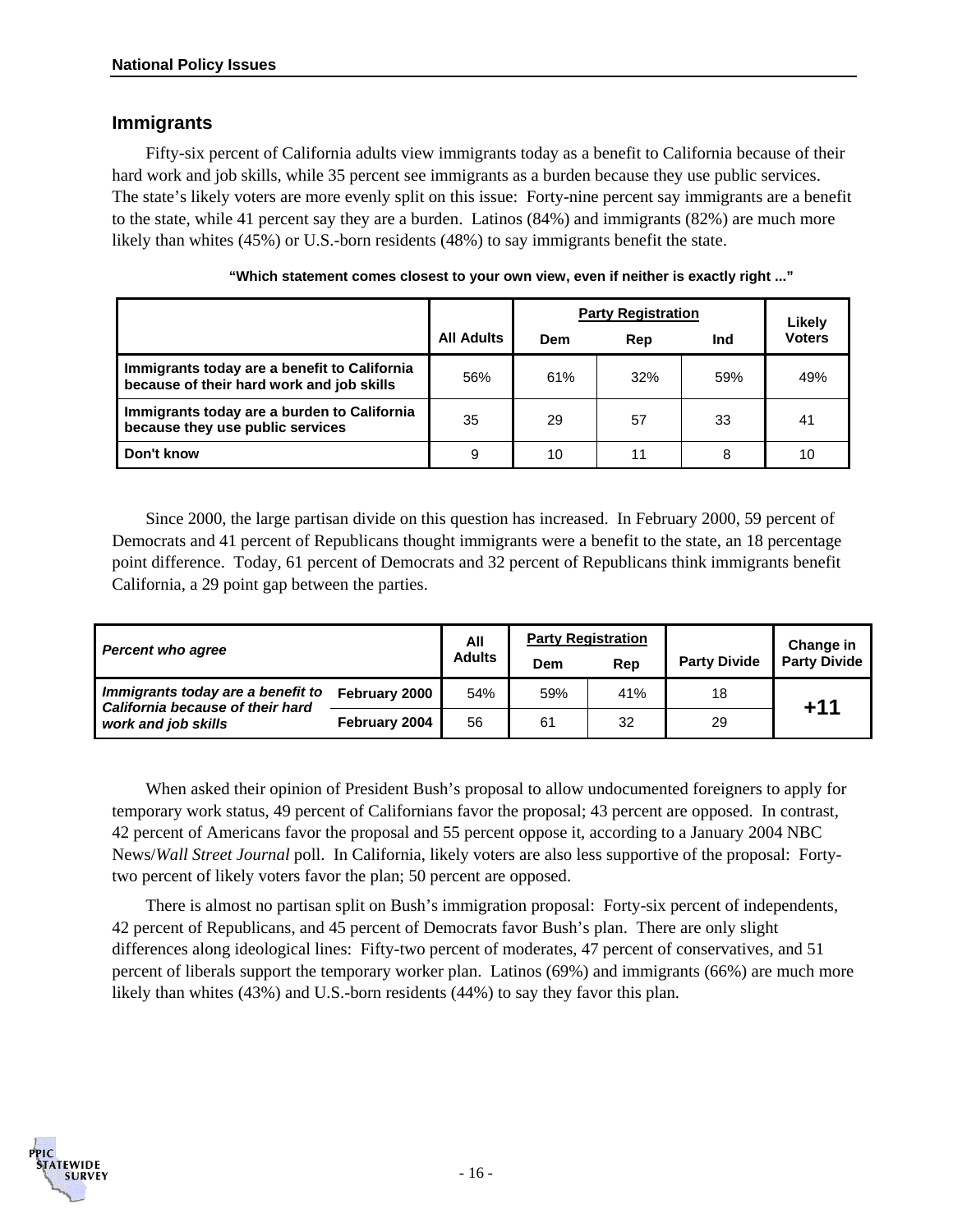### **Poverty**

Fifty-five percent of Californians think poor people have hard lives because government benefits do not go far enough to help them live decently. In contrast, 33 percent think poor people have it easy because they can get these benefits without giving anything in return. As on other issues, the overall perception of the condition of poor people has remained somewhat similar between 2000 and 2004, but the partisan divide has grown. Today, there is a 42 point difference between Democrats (71%) and Republicans (29%) who believe the poor have hard lives—an increase of 14 percentage points since 2000. A majority of Republicans (54%) think poor people have it easy. Liberals (69%) are much more likely than moderates (53%) or conservatives (43%) to say poor people have hard lives.

While majorities across state regions say poor people have hard lives because of inadequate government benefits, San Francisco Bay Area residents and Los Angeles residents (60% and 59%, respectively) are the most likely to hold this belief. Latinos are more likely than whites to say poor people do not get enough government benefits to help them live decently (65% to 51%).

|                                                                                                              | <b>Party Registration</b> |     |            |     | Likely        |
|--------------------------------------------------------------------------------------------------------------|---------------------------|-----|------------|-----|---------------|
|                                                                                                              | <b>All Adults</b>         | Dem | Rep        | Ind | <b>Voters</b> |
| Poor people have hard lives because<br>government benefits don't go far enough<br>to help them live decently | 55%                       | 71% | <b>29%</b> | 56% | 52%           |
| Poor people have it easy because they<br>can get government benefits without<br>anything in return           | 33                        | 19  | 54         | 31  | 33            |
| Don't know                                                                                                   | 12                        | 10  | 17         | 13  | 15            |

|  |  | "Which statement comes closest to your own view, even if neither is exactly right " |  |  |  |  |  |  |  |  |  |
|--|--|-------------------------------------------------------------------------------------|--|--|--|--|--|--|--|--|--|
|--|--|-------------------------------------------------------------------------------------|--|--|--|--|--|--|--|--|--|

| <b>Percent who agree</b>                                                                                     |               | All           | <b>Party Registration</b> |     |                     | Change in           |
|--------------------------------------------------------------------------------------------------------------|---------------|---------------|---------------------------|-----|---------------------|---------------------|
|                                                                                                              |               | <b>Adults</b> | Dem                       | Rep | <b>Party Divide</b> | <b>Party Divide</b> |
| Poor people have hard lives because<br>government benefits don't go far<br>enough to help them live decently | February 2000 | 53%           | 64%                       | 36% | 28                  | +14                 |
|                                                                                                              | February 2004 | 55            | 71                        | 29  | 42                  |                     |

Sixty-nine percent of Californians think that the government should take care of people who cannot take care of themselves, but 27 percent disagree. On this issue, opinion in California mirrors opinion in the nation as a whole: In August 2003, the Pew Research Center reported that 66 percent of Americans agree it is the government's responsibility and 31 percent disagree.

San Francisco Bay Area residents (76%) are most likely to say that it is the responsibility of government to take care of people who cannot care for themselves, followed by residents in Los Angeles (72%), the Central Valley (66%), and Other Southern California (63%).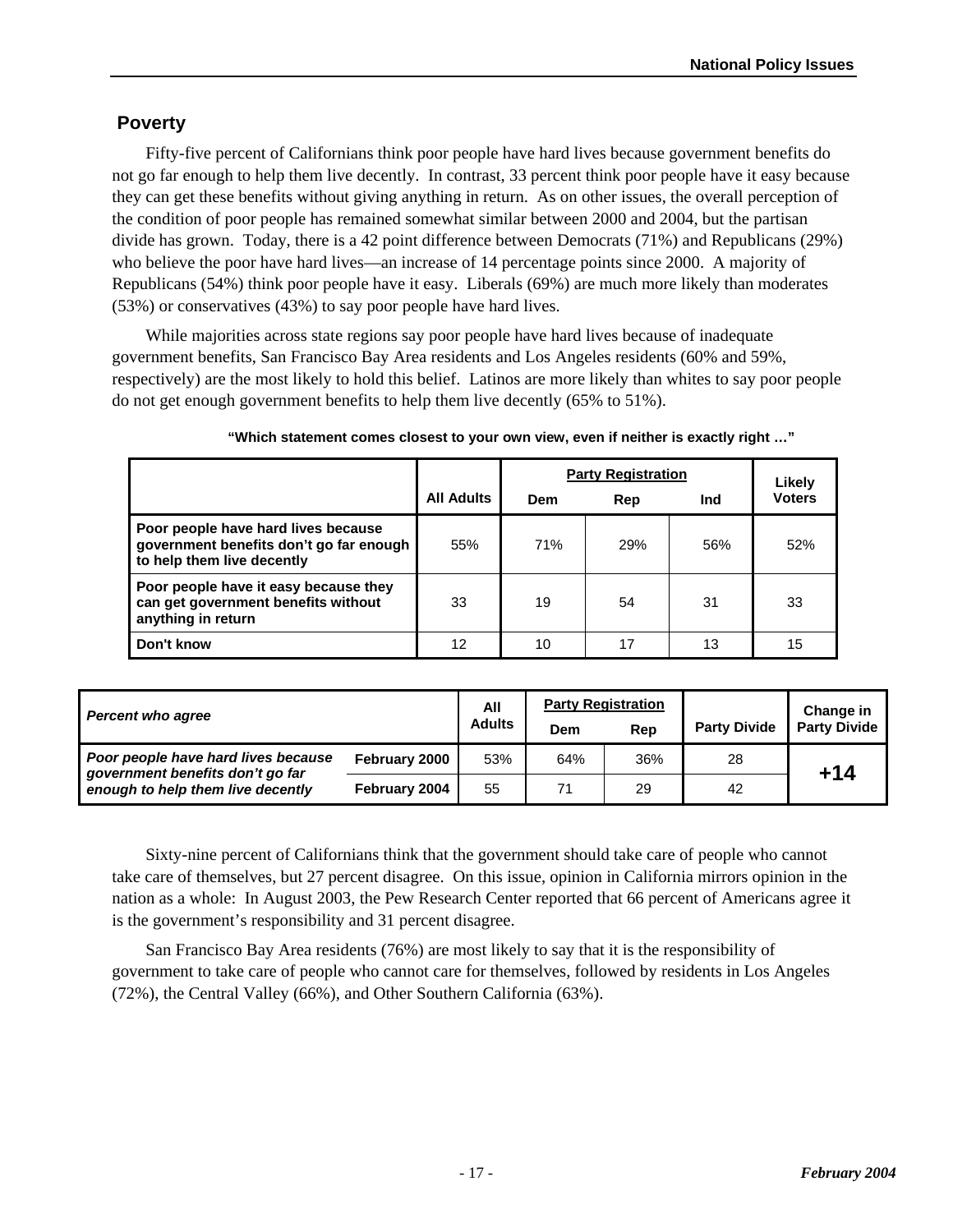### **Homeland Security and Civil Liberties**

When asked which view is closer to their own, 52 percent of Californians are more concerned that the government will pass new anti-terrorism laws that excessively restrict a person's civil liberties, and 37 percent are more concerned that the government will fail to enact strong anti-terrorism laws. These percentages are similar to those in January 2002, when 51 percent of Californians were more concerned about restriction of civil liberties and 37 percent were more concerned that the government would fail to enact strong laws.

While the overall percentages have remained steady from 2002 to 2004, the partisan divide has grown significantly. In January 2002, 55 percent of Democrats and 40 percent of Republicans were more concerned that the government would enact laws that excessively restrict civil liberties, a 15 percentage point gap. Today, the percentage of Democrats with that concern has increased to 64 percent and the percentage of Republicans has decreased to 34 percent, creating a 30 point gap. In 2002, 54 percent of independents were more concerned about the government's enacting excessive new anti-terrorism laws, compared to 61 percent of independents today.

|                                                                                                                     |                   | <b>Party Registration</b> | Likely |     |               |
|---------------------------------------------------------------------------------------------------------------------|-------------------|---------------------------|--------|-----|---------------|
|                                                                                                                     | <b>All Adults</b> | Dem                       | Rep    | Ind | <b>Voters</b> |
| Government will enact new anti-<br>terrorism laws that excessively restrict<br>the average person's civil liberties | 52%               | 64%                       | 34%    | 61% | 55%           |
| Government will fail to enact strong anti-<br>terrorism laws                                                        | 37                | 27                        | 55     | 30  | 35            |
| Don't know                                                                                                          | 11                | 9                         | 11     | 9   | 10            |

#### **"Which concerns you more right now, that …"**

| <b>Percent concerned</b>                                                                                            |               | All           | <b>Party Registration</b> |     |              | Change in           |
|---------------------------------------------------------------------------------------------------------------------|---------------|---------------|---------------------------|-----|--------------|---------------------|
|                                                                                                                     |               | <b>Adults</b> | Dem                       | Rep | Party Divide | <b>Party Divide</b> |
| Government will enact new anti-<br>terrorism laws that excessively restrict<br>the average person's civil liberties | January 2002  | 51%           | 55%                       | 40% | 15           | $+15$               |
|                                                                                                                     | February 2004 | 52            | 64                        | 34  | 30           |                     |

In terms of how the U.S. should determine its policy for the war on terrorism, 47 percent of Californians think that national policy should be based mostly on the United States' national interests; 46 percent think that it should strongly take into account the interests of U.S. allies. In August 2003, the Pew Research Center reported that a similar 48 percent of Americans said that U.S. policy in this area should be based mostly on U.S. national interests. In California, there has been little change on this question since February 2002, when 48 percent of the state's residents said that policies for the war on terrorism should be based mostly on U.S. national interests. However, the partisan divide on this issue has increased by 9 points. In February 2002, 41 percent of Democrats and 59 percent of Republicans said that policy should be based mostly on the national interests of the United States (i.e., an 18-point party divide), while today 38 percent of Democrats and 65 percent of Republicans hold this view (i.e., a 27-point party divide).

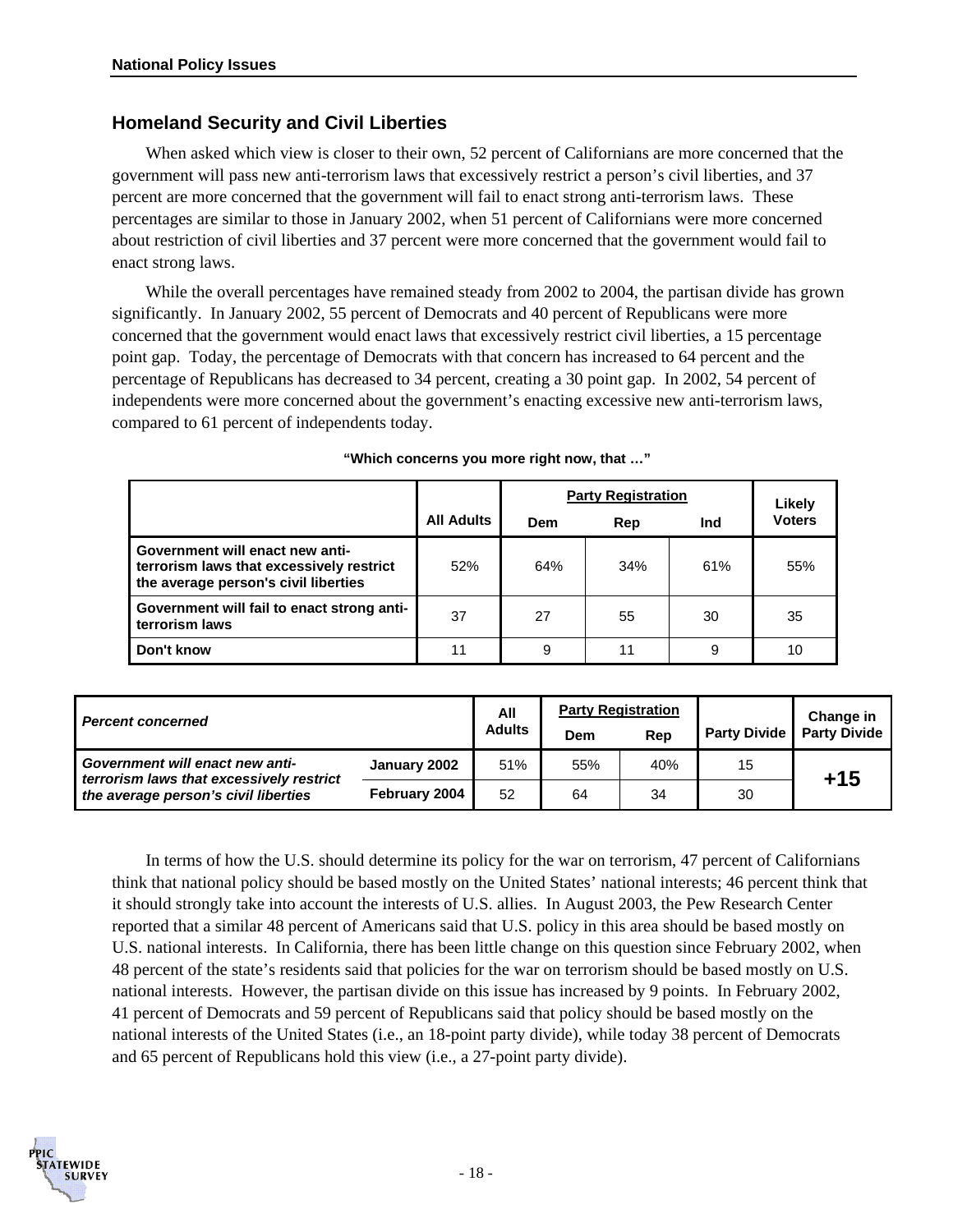### **Survey Methodology**

The PPIC Statewide Survey is directed by Mark Baldassare, research director at the Public Policy Institute of California, with assistance in research and writing from Jon Cohen, survey research manager, and Renatta DeFever and Eliana Kaimowitz, survey research associates.

The findings of this survey are based on a telephone survey of 2,004 California adult residents interviewed between February 8 and February 16, 2004. Interviewing took place on weekday nights and weekend days, using a computer-generated random sample of telephone numbers that ensured that both listed and unlisted telephone numbers were called. All telephone exchanges in California were eligible for calling. Telephone numbers in the survey sample were called up to ten times to increase the likelihood of reaching eligible households. Once a household was reached, an adult respondent (age 18 or older) was randomly chosen for interviewing by using the "last birthday method" to avoid biases in age and gender. Each interview took an average of 19 minutes to complete. Interviewing was conducted in English or Spanish. Casa Hispana translated the survey into Spanish, and Schulman, Ronca & Bucuvalas, Inc. conducted the telephone interviewing.

We used recent U.S. Census and state figures to compare the demographic characteristics of the survey sample with characteristics of California's adult population. The survey sample was closely comparable to the census and state figures. The survey data in this report were statistically weighted to account for any demographic differences.

The sampling error for the total sample of 2,004 adults is  $+/-$  2 percent at the 95 percent confidence level. This means that 95 times out of 100, the results will be within 2 percentage points of what they would be if all adults in California were interviewed. The sampling error for subgroups is larger. The sampling error for the 1,499 registered voters is  $+/- 2.5$  percent, and the sampling error for the 1,013 likely voters is +/- 3 percent. Sampling error is only one type of error to which surveys are subject. Results may also be affected by factors such as question wording, question order, and survey timing.

Throughout the report, we refer to four geographic regions. "Central Valley" includes Butte, Colusa, El Dorado, Fresno, Glenn, Kern, Kings, Madera, Merced, Placer, Sacramento, San Joaquin, Shasta, Stanislaus, Sutter, Tehama, Tulare, Yolo, and Yuba Counties. "SF Bay Area" includes Alameda, Contra Costa, Marin, Napa, San Francisco, San Mateo, Santa Clara, Solano, and Sonoma Counties. "Los Angeles" refers to Los Angeles County, and "Other Southern California" includes the mostly suburban regions of Orange, Riverside, San Bernardino, and San Diego Counties. These four regions are the major population centers of the state, accounting for approximately 90 percent of the state population.

We present specific results for Latinos because they account for about 28 percent of the state's adult population and constitute one of the fastest growing voter groups. The sample sizes for the African American and Asian subgroups are not large enough for separate statistical analysis. We do contrast the opinions of registered Democrats, Republicans, and independents. The "independents" category includes only those who are registered to vote as "decline to state."

In some cases, we compare PPIC Statewide Survey responses to responses recorded in national surveys conducted by Gallup/CNN/*USA Today*, *Washington Post*/ABC News, the Pew Research Center, and NBC News/*Wall Street Journal*. We use earlier PPIC Statewide Surveys to analyze trends over time in California.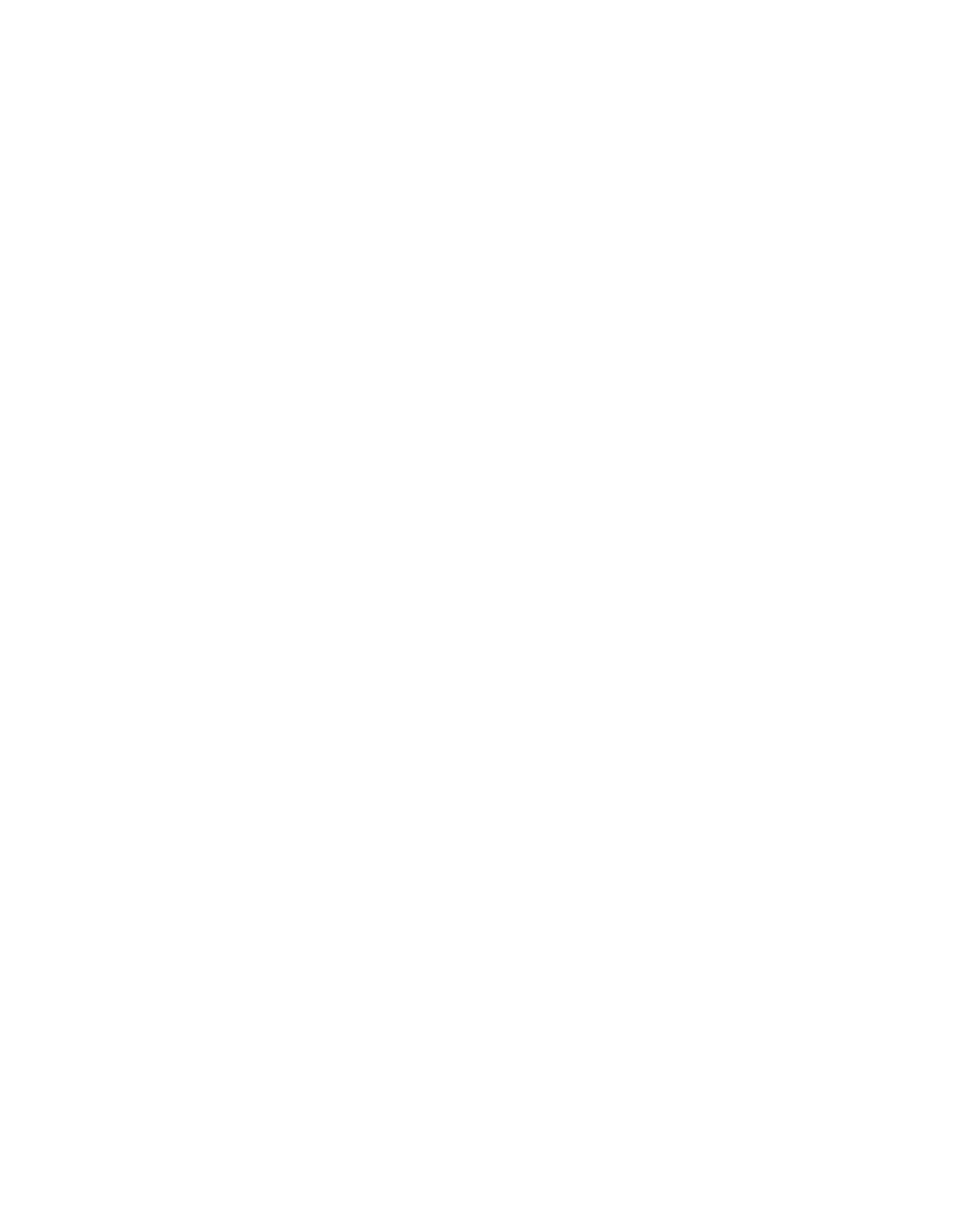### **PPIC STATEWIDE SURVEY: CALIFORNIANS AND THEIR GOVERNMENT FEBRUARY 8—FEBRUARY 16, 2004 2,004 CALIFORNIA ADULT RESIDENTS; ENGLISH AND SPANISH MARGIN OF ERROR +/- 2% AT 95% CONFIDENCE LEVEL FOR TOTAL SAMPLE**

- 1. First, what is the most important issue facing people in California today? *[open-ended question]* 
	- 36% economy, jobs, unemployment
	- 17 state budget, deficit, taxes
	- 9 education, schools
	- 6 health care, health costs, HMO reform
	- 5 immigration, illegal immigration
	- 3 crime, gangs<br>3 government r
	- 3 government regulations
	- 3 housing
	- 13 other *(specify)*
	- 5 don't know
- 2. Do you think things in California are generally going in the right direction or the wrong direction?
	- 35% right direction
	- 51 wrong direction
	- 14 don't know
- 3. Turning to economic conditions in California, do you think that during the next 12 months we will have good times financially or bad times?
	- 43% good times
	- 44 bad times
	- 13 don't know
- 4. How closely are you following news about the March 2<sup>nd</sup> primary election in California—very closely, fairly closely, not too closely, or not at all closely?
	- 21% very closely
	- 36 fairly closely
	- 25 not too closely
	- 18 not at all closely
- 5. On another topic, some people are registered to vote and others are not. Are you absolutely certain that you are registered to vote?
	- 70% yes *[ask q. 5a]* 29 no *[skip to q. 21]*
- 5a. Are you registered as a Democrat, a Republican, another party, or as an independent?
	- 44% Democrat *[ask q. 6b]*
	- 34 Republican *[ask q. 6c]*
	- 4 other party *(specify) [ask q. 9]*
	- 18 independent *[ask q. 6a]*
- 6a.Do you think of yourself as closer to the Republican Party or Democratic Party?
	- 23% Republican party *[ask q. 6a1]*
	- 49 Democratic party *[ask q. 6a1]*
	- 22 neither *(volunteered) [ask q. 6a1]*
	- 6 don't know *[ask q. 6a1]*
- 6a1.California voters like yourself will be able to choose between voting in the Republican primary, the Democratic primary, or selecting a nonpartisan ballot on March  $2<sup>n<sub>d</sub></sup>$ . All three ballots include state proposition measures. Do you plan to vote in the Republican primary, the Democratic primary, or on the nonpartisan ballot?
	- 28% Democratic primary *[ask q. 7, then q. 9]*
	- 11 Republican primary *[skip to q. 8]*
	- 39 nonpartisan ballot *[skip to q. 9]*
	- 4 not planning to vote *(volunteered)[skip to q.9]*
	- 18 don't know *[ask q. 9]*
- 6b. Would you call yourself a strong Democrat or not a very strong Democrat?
	- 58% strong *[ask q. 7]*
	- 39 not very strong *[ask q. 7]*
	- 3 don't know *[ask q. 7]*
- 6c. Would you call yourself a strong Republican or not a very strong Republican?
	- 58% strong *[skip to q. 8]*
	- 39 not very strong *[skip to q. 8]*
	- 3 don't know *[skip to q. 8]*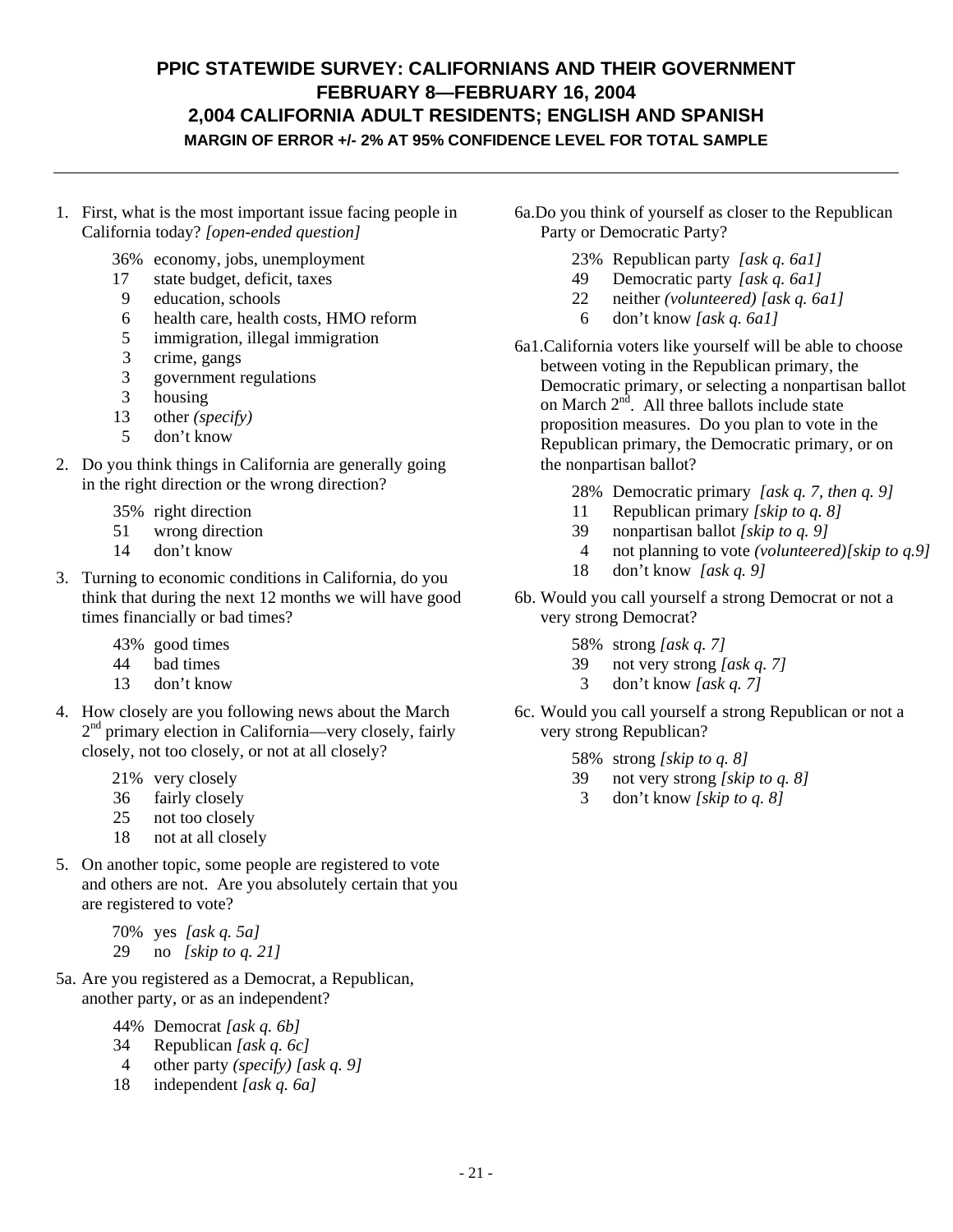*[Responses recorded for question 7 are from likely voters registered as Democrats and from independents who say they will select the Democratic ballot on March 2nd.]* 

- 7. Next, I'm going to read a list of people who are running in the Democratic presidential primary on March  $2<sup>nd</sup>$ . If the election were held today, would you vote for … *[read rotated list, then ask* "or someone else?"*]*
	- 56% John Kerry
	- 11 Howard Dean
	- 10 John Edwards
	- 4 Dennis Kucinich
	- 4 Wesley Clark\*
	- 1 Al Sharpton
	- 2 someone else *(specify)*
	- 12 don't know

#### *[Responses recorded for question 8 are from likely voters registered as Republicans and from independents who say they will select the Republican ballot.]*

- 8. Next, I'm going to read a list of people who are running in the Republican U.S. Senate primary on March  $2^{nd}$ . If the election were held today, would you vote for … *[read rotated list, then ask* "or someone else?"*]*
	- 24% Bill Jones
	- 12 Rosario Marin
	- 5 Howard Kaloogian
	- 2 Toni Casey
	- 4 someone else *(specify)*
	- 53 don't know

#### *[Responses recorded for questions 9 through 20 are from likely voters only. All other responses are from all adults.]*

- 9. If the 2004 presidential election were being held today, would you vote for: *[rotate]* George W. Bush (the Republican) or for the Democratic nominee?
	- 54% Democratic nominee
	- 37 George W. Bush
	- 9 don't know
- 10. If the 2004 U.S. Senate election were being held today, would you vote for: *[rotate]* Barbara Boxer (the Democrat) or the Republican nominee?
	- 53% Barbara Boxer
	- 36 Republican nominee
	- 11 don't know

 $\overline{a}$ 

PIC

**TATEWIDE SURVEY** 

- 11. The March ballot also includes Proposition 55, the Kindergarten to University Public Education Facilities Bond Act of 2004. This 12.3 billion dollar bond issue will provide funding for necessary education facilities to relieve overcrowding and to repair older schools. The projected fiscal impact includes a state cost of about 24.7 billion dollars to pay off the costs of the bonds, with annual payments of about 823 million dollars. If the election were held today, would you vote yes or no on Proposition 55?
	- 49% yes
	- 36 no
	- 15 don't know
- 12. Suppose your local school district had a bond measure on the ballot to pay for school construction projects. Would you vote yes or no?
	- 59% yes
	- 31 no
	- 10 don't know
- 13. Also on the March ballot is Proposition 56, the State Budget, Related Taxes, and Reserve, Voting Requirements and Penalties Initiative Constitutional Amendment and Statute. This measure permits the legislature to pass budget and budget-related tax and appropriation bills with a 55 percent vote. It also requires that the legislature and governor lose compensation for each day the budget is late. This measure will have varying fiscal impacts, including changes in spending and potentially significant increases in state tax revenues in some years. If the election were held today, would you vote yes or no on Proposition 56?
	- 41% yes
	- 40 no
	- 19 don't know
- 14. If Proposition 56 passes, do you think it will be easier or more difficult for the state legislature to pass budget and budget-related tax bills, or will it make no difference?
	- 42% easier
	- 16 more difficult
	- 26 no difference
	- 16 don't know

<span id="page-31-0"></span><sup>\*</sup> Wesley Clark dropped out of the race on February  $11<sup>th</sup>$ ; after that date, his name was no longer read in the rotated candidate list.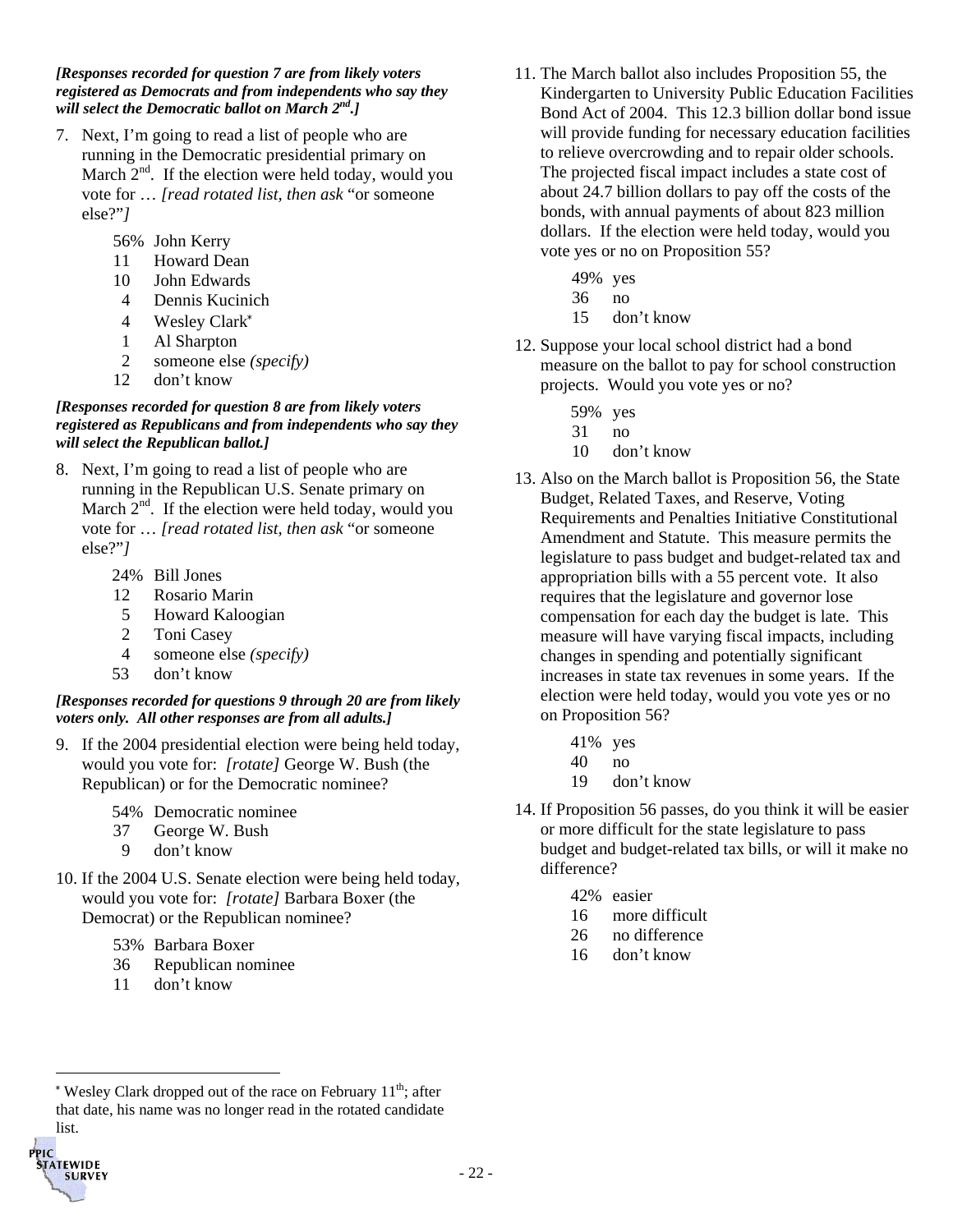- 15. Proposition 57 on the March ballot is the Economic Recovery Bond Act. This is a one-time bond of up to 15 billion dollars to retire state deficit. The fiscal impact of this measure is a one-time increase, compared to a previously authorized bond, of up to 4 billion dollars to reduce the state's budget shortfall and annual debt-service savings over the next few years. These effects would be offset by higher annual debtservice costs in future years due to this bond's longer term and larger size. If the election were held today, would you vote yes or no on Proposition 57?
	- 38% yes
	- 41 no
	- 21 don't know
- 16. In terms of dealing with current state budget conditions, how important is it that the Economic Recovery Bond Act (Proposition 57) passes—is it very important, somewhat important, not too important, or not at all important?
	- 32% very important
	- 26 somewhat important
	- 12 not too important
	- 13 not at all important
	- 17 don't know
- 17. Do you happen to know whether Governor Arnold Schwarzenegger supports or opposes Proposition 57, The Economic Recovery Bond Act?
	- 65% Schwarzenegger supports the measure
	- 2 Schwarzenegger opposes the measure
	- 33 don't know
- 18. Proposition 58, the California Balanced Budget Act, requires the passage of a balanced budget, addresses fiscal emergencies, and establishes a budget reserve. Fiscal effects are unknown and will vary by year, depending in part on actions of future legislatures. Reserve provisions may smooth state spending, with reductions during economic expansions and increases during downturns. The provisions requiring balanced budgets and limiting borrowing could result in more immediate actions to correct budgetary shortfalls. If the election were held today, would you vote yes or no on Proposition 58?
	- 52% yes
	- 23 no
	- 25 don't know
- 19. In terms of dealing with future state budget conditions, how important is it that the California Balanced Budget Act (Proposition 58) passes—is it very important, somewhat important, not too important, or not at all important?
	- 40% very important
	- 27 somewhat important
	- 10 not too important
	- 8 not at all important
	- 15 don't know
- 20. Do you happen to know whether Governor Arnold Schwarzenegger supports or opposes Proposition 58, The California Balanced Budget Act?
	- 43% Schwarzenegger supports the measure
	- 3 Schwarzenegger opposes the measure
	- 54 don't know
- 21. On another topic, people have different ideas about the government in Washington. How much of the time do you think that you can trust the government in Washington to do what is right—just about always, most of the time, or only some of the time?
	- 5% just about always
	- 25 most of the time
	- 57 some of the time
	- 10 never / none of the time (*volunteered)*
	- 3 don't know
- 22. Do you think the people in (the federal) government waste a lot of the money we pay in taxes, waste some of it, or don't waste very much of it?
	- 61% a lot
	- 32 some
	- 5 don't waste very much
	- 2 don't know
- 23. Would you say the (federal) government is pretty much run by a few big interests looking out for themselves, or that it is run for the benefit of all of the people?
	- 67% a few big interests
	- 25 benefit of all of the people
	- 8 don't know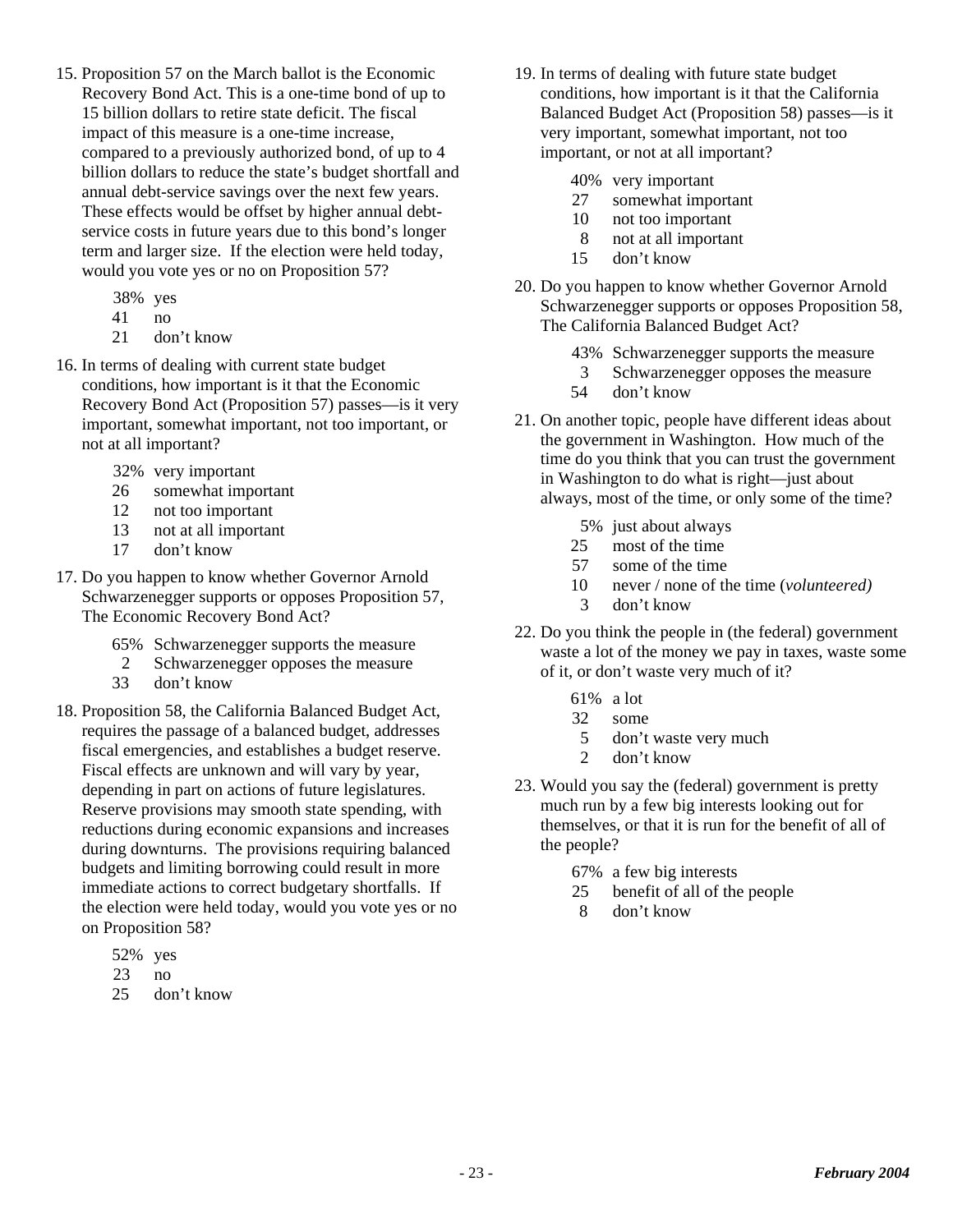For each of the following, please indicate which statement comes closest to your own view, even if neither is exactly right.

### *[rotate questions 24 to 29]*

- 24. *[rotate]* The government should pass more laws that restrict the availability of abortion; *or* the government should not interfere with a woman's access to abortion.
	- 69% government should not interfere
	- 26 government should pass more laws
		- 5 don't know
- 25. *[rotate]* The government goes too far in restricting the rights of citizens to own guns; *or* the government does not do enough to regulate access to guns.
	- 62% government does not do enough
	- 30 government goes too far
	- 8 don't know
- 26. *[rotate]* Stricter environmental laws and regulations cost too many jobs and hurt the economy; *or* stricter environmental laws and regulations are worth the cost.
	- 60% worth the cost
	- 32 cost too many jobs and hurt the economy 8 don't know
- 27. *[rotate]* Homosexuality is a way of life that should be accepted by society; *or* homosexuality is a way of life that should be discouraged by society.

62% should be accepted

- 32 should be discouraged
- 6 don't know
- 28. *[rotate]* Poor people have it easy because they can get government benefits without doing anything in return; *or* poor people have hard lives because government benefits don't go far enough to help them live decently.
	- 55% poor people have hard lives
	- 33 poor people have it easy
	- 12 don't know
- 29. *[rotate]* Immigrants today are a benefit to California because of their hard work and job skills; *or* immigrants today are a burden to California because they use public services.
	- 56% immigrants are a benefit to California
	- 35 immigrants are a burden to California
	- 9 don't know
- 30. As you may know, President George W. Bush is proposing to allow foreigners who have jobs but are staying illegally in the United States to apply for legal, temporary-worker status. Do you favor or oppose this proposal?
	- 49% favor
	- 43 oppose
	- 8 don't know

Changing topics, do you agree or disagree with the following statements:

- 31. People should be willing to pay higher prices in order to protect the environment. (Do you completely agree, mostly agree, mostly disagree, or completely disagree with this statement?)
	- 23% completely agree
	- 39 mostly agree
	- 22 mostly disagree
	- 13 completely disagree
	- 3 don't know
- 32. It is the responsibility of government to take care of people who can't take care of themselves. (Do you completely agree, mostly agree, mostly disagree, or completely disagree with this statement?)
	- 30% completely agree
	- 39 mostly agree
	- 18 mostly disagree
	- 9 completely disagree
	- 4 don't know
- 33. And do you favor or oppose allowing gay and lesbian couples to be legally married?
	- 44% favor
	- 50 oppose
	- 6 don't know
- 34. Generally speaking, do you think that the United States military is or is not as strong as it needs to be to ensure our national defense and protect our national interests around the world?
	- 67% it is as strong as it needs to be
	- 28 it is *not* as strong as it needs to be
	- 5 don't know
- 35. Do you think the U.S. made the right decision or the wrong decision in using military force against Iraq?
	- 48% right decision
	- 46 wrong decision
	- 6 don't know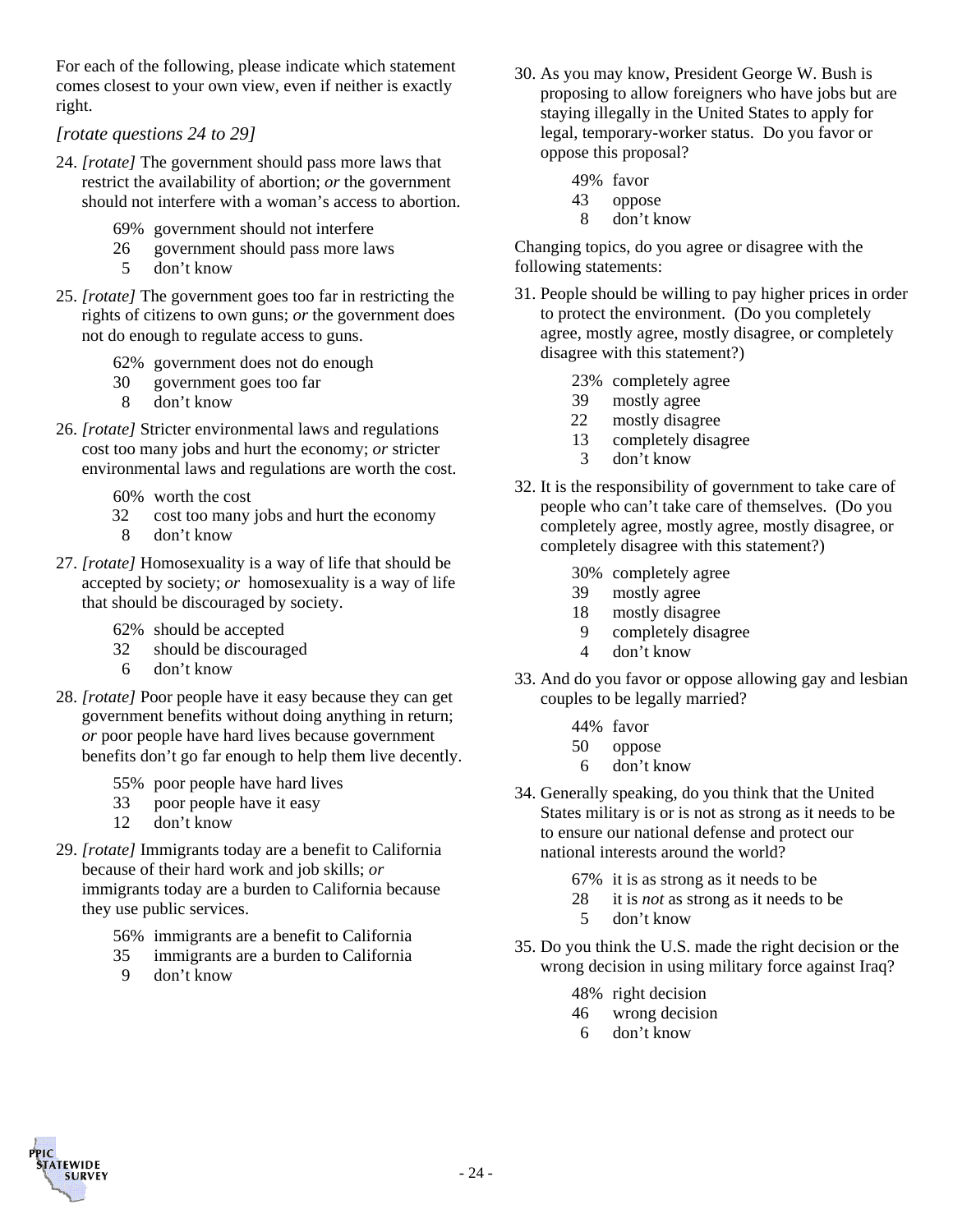- 36. Which concerns you more right now—that the government will fail to enact strong anti-terrorism laws, or that the government will enact new antiterrorism laws that excessively restrict the average person's civil liberties?
	- 52% government will restrict civil liberties
	- 37 government will fail to enact strong laws
	- 11 don't know
- 37. And how should the United States determine its policy with regard to the war on terrorism? Should it be based mostly on the national interests of the United States, or should it strongly take into account the interests of its allies?
	- 47% based mostly on the national interests of the United States
	- 46 strongly take into account interests of allies 7 don't know

#### *[Questions 38 and 39 were asked of 1,003 California adults, February 11 to February 16.]*

- 38. On another topic, do you believe in capital punishment, that is the death penalty, or are you opposed to it?
	- 57% believe in it
	- 38 opposed to it
	- 5 don't know
- 39. And which of the following statements do you agree with more? *[rotate]* The penalty for first-degree murder should be the death penalty; *or* the penalty for first-degree murder should be life imprisonment with absolutely no possibility of parole.
	- 53% life imprisonment with no parole
	- 38 death penalty
	- 9 don't know
- 40. Changing topics—overall, do you approve or disapprove of the way that Arnold Schwarzenegger is handling his job as governor of California?
	- 55% approve
	- 26 disapprove
	- 19 don't know
- 41. Overall, do you approve or disapprove of the way that Governor Schwarzenegger is handling the issue of the state budget and taxes?
	- 51% approve
	- 31 disapprove
	- 18 don't know
- 42. Changing topics—overall, do you approve or disapprove of the way that George W. Bush is handling his job as president of the United States?
	- 49% approve
	- 48 disapprove
	- 3 don't know
- 43. Do you approve or disapprove of the way that President Bush is handling the situation in Iraq?
	- 46% approve
	- 50 disapprove
	- 4 don't know

#### *[rotate questions 44 and 45]*

- 44. Overall, do you approve or disapprove of the way that Dianne Feinstein is doing in her job as U.S. Senator?
	- 50% approve
	- 24 disapprove
	- 26 don't know
- 45. Overall, do you approve or disapprove of the way that Barbara Boxer is doing in her job as U.S. Senator?
	- 48% approve
	- 26 disapprove
	- 26 don't know

#### *[rotate questions 46 and 47]*

- 46. Overall, how do you rate the job performance of the U.S. Congress at this time—excellent, good, fair, or poor?
	- 3% excellent
	- 29 good
	- 45 fair
	- 17 poor
	- 6 don't know
- 47. Overall, at this time, how do you rate the job performance of the representative to the U.S. House of Representatives from your congressional district excellent, good, fair, or poor?
	- 8% excellent
	- 34 good
	- 33 fair
	- 8 poor
	- 17 don't know
- 48. Are you or is anyone in your immediate family a member of a labor union? (*if yes:* Is that person you or another person in your family?)
	- 9% yes, respondent
	- 10 yes, another person in family
	- 2 yes, both
	- 77 no
	- 2 don't know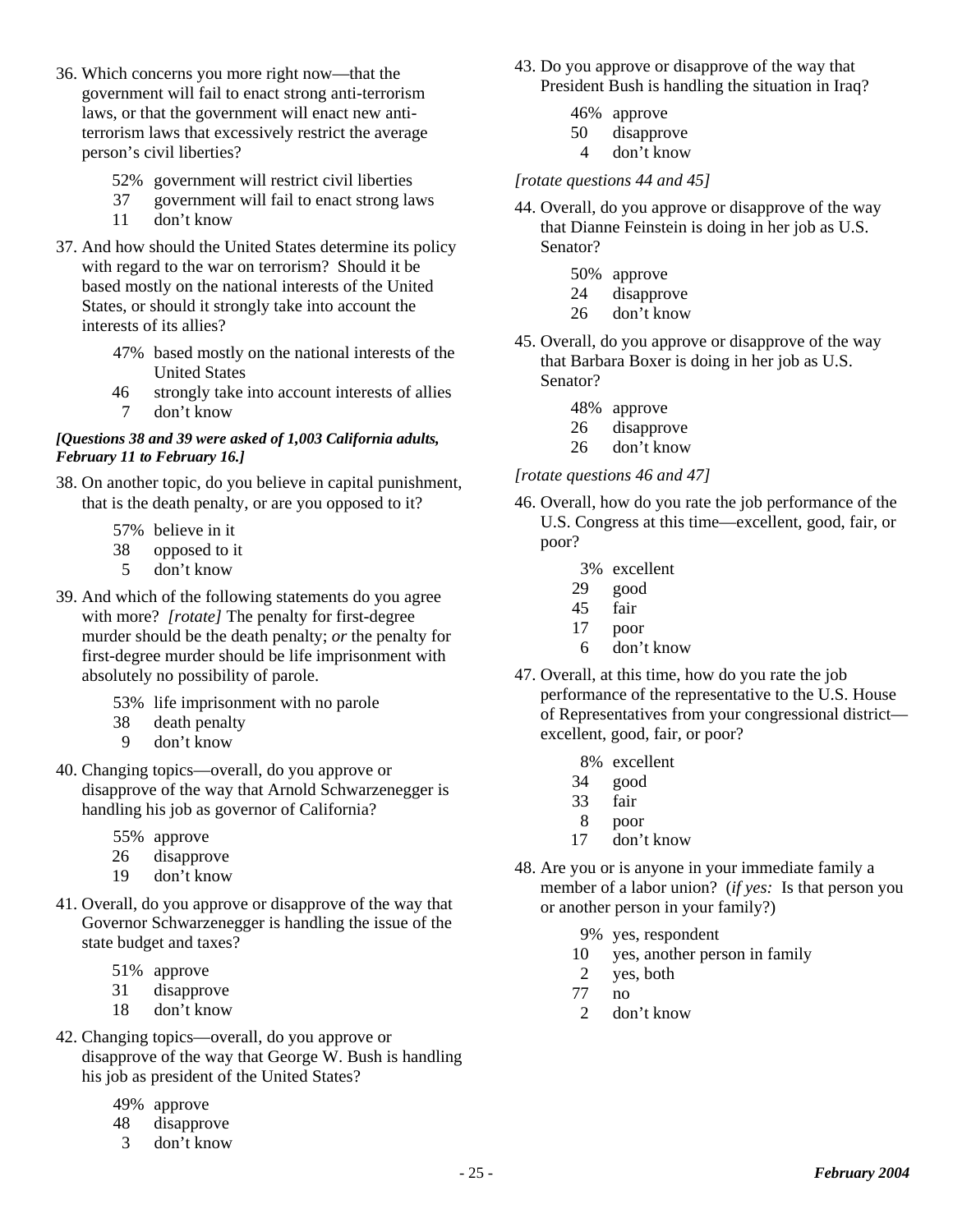- 49. On another topic, would you consider yourself to be politically very liberal, somewhat liberal, middle-ofthe-road, somewhat conservative, or very conservative?
	- 11% very liberal
	- 22 somewhat liberal
	- 30 middle-of-the-road
	- 24 somewhat conservative
	- 10 very conservative
	- 3 don't know
- 50. Generally speaking, how much interest would you say you have in politics—a great deal, a fair amount, only a little, or none?
	- 24% great deal
	- 44 fair amount
	- 25 only a little  $\frac{7}{7}$  none
	- none
- 51. How often would you say you vote—always, nearly always, part of the time, seldom, or never?
	- 51% always
	- 19 nearly always
	- 8 part of the time
	- 5 seldom
	- 17 never
- 52. Do you plan to vote in the primary election on March  $2^{nd}$ ? *(if yes*: Will you vote at your local polling place or by absentee ballot?*)* 
	- 58% yes, local polling place
	- 18 yes, absentee ballot
	- 19 no, not planning to vote
	- 5 don't know

*[53-62: demographic questions]*

- 63. What is your religious preference—Protestant, Roman Catholic, Jewish, Muslim, Mormon, or an orthodox church such as the Greek or Russian Orthodox Church?
	- 35% Protestant (*include*: Baptist, Lutheran, Methodist, Presbyterian, Episcopalian, Pentecostal, Jehovah's Witness, Church of Christ, etc.)
	- 33 Roman Catholic
	- 3 Jewish *[skip to q.64]*
	- 2 Mormon (*include:* Church of Jesus Christ of Latter Day Saints)
	- 1 Orthodox Church (Greek or Russian)
	- 1 Muslim / Islam *[skip to q.64]*
	- 6 Other religion *(volunteered) (specify)*
	- 19 No religion, not a believer, atheist, or agnostic *(volunteered) [skip to q.64]*
- 63a.Would you describe yourself as a "born again" or evangelical Christian, or not?
	- 31% yes, would
	- 66 no, would not
		- 3 don't know
- 64. How important would you say religion is in your own life? Would you say it is very important, fairly important, or not important?
	- 45% very important
	- 31 fairly important
	- 23 not important
	- 1 don't know
- *[65: demographic question]*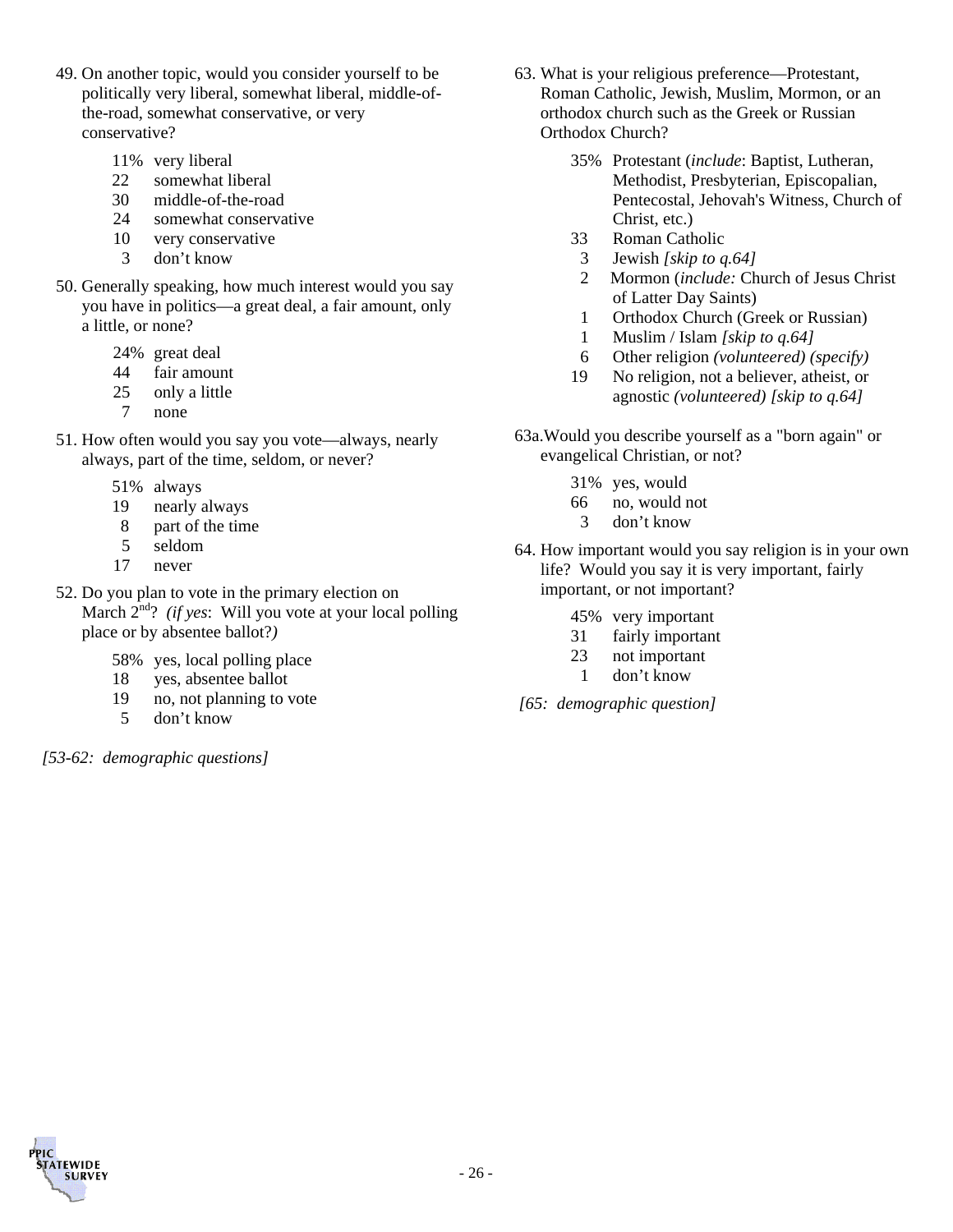### **PPIC STATEWIDE SURVEY**

#### **Advisory Committee**

**Mitchel Benson**  Director of Communications California Treasurer Phil Angelides

**Angela Blackwell**  President Policy Link

**Paul Brest**  President The William and Flora Hewlett Foundation

**Mollyann Brodie**  Vice President Kaiser Family Foundation

**Bruce E. Cain Director** Institute of Governmental Studies University of California, Berkeley

**James E. Canales**  President The James Irvine Foundation

**Matt Fong**  Chairman Pension Benefit Guaranty Corporation Advisory Committee

**William Hauck**  President California Business Roundtable

**Dennis A. Hunt**  Vice President Communications and Public Affairs The California Endowment

**Sherry Bebitch Jeffe**  Senior Scholar School of Policy, Planning, and Development University of Southern California

**Carol S. Larson**  President and CEO The David and Lucile Packard Foundation

**Monica Lozano**  Publisher and CEO *La Opinión*

**Donna Lucas** Deputy Chief of Staff Office of Governor Arnold Schwarzenegger

**Max Neiman** Professor Political Science Department University of California, Riverside

**Dan Rosenheim**  News Director KPIX-TV

**Carol Stogsdill**  President Stogsdill Consulting

**Cathy Taylor**  Vice President and Editorial Commentary Director *Orange County Register* 

**Raymond L. Watson**  Vice Chairman of the Board The Irvine Company

**Carol Whiteside**  President Great Valley Center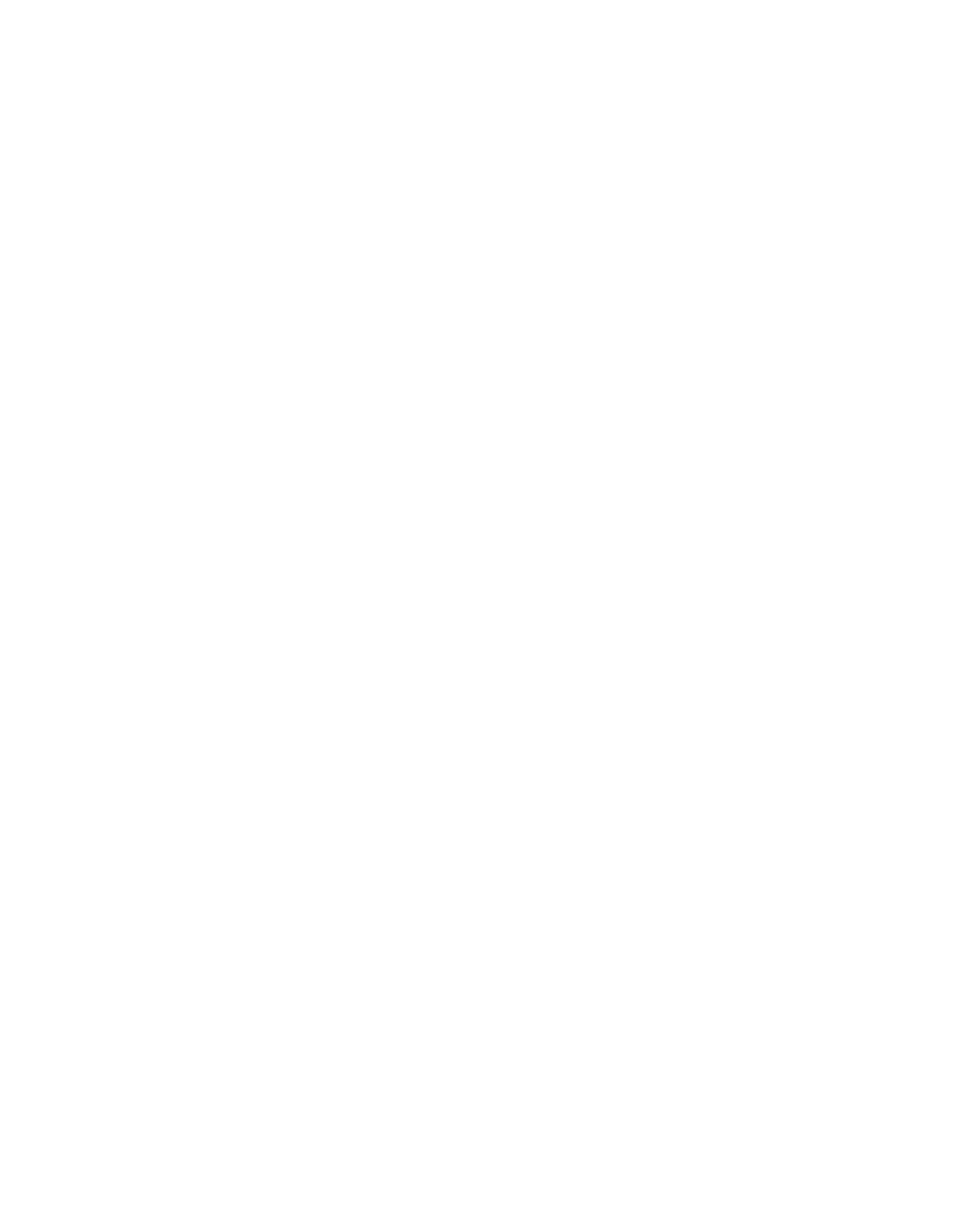#### **PUBLIC POLICY INSTITUTE OF CALIFORNIA**

#### **Board of Directors**

**Raymond L. Watson,** *Chairman* Vice Chairman of the Board The Irvine Company

**Edward K. Hamilton** Chairman Hamilton, Rabinovitz & Alschuler, Inc.

**Gary K. Hart** Founder Institute for Education Reform California State University, Sacramento

**Walter B. Hewlett Director** Center for Computer Assisted Research in the Humanities

**David W. Lyon** President and CEO Public Policy Institute of California

**Vilma S. Martinez** Partner Munger, Tolles & Olson LLP

**Cheryl White Mason** Chief, Civil Liability Management Los Angeles City Attorney's Office

**Arjay Miller** Dean Emeritus Graduate School of Business Stanford University

**Ki Suh Park** Design and Managing Partner Gruen Associates

**Constance L. Rice** Co-Director The Advancement Project

**Thomas C. Sutton** Chairman & CEO Pacific Life Insurance Company

**Cynthia A. Telles** Department of Psychiatry UCLA School of Medicine

**Carol Whiteside** President Great Valley Center

#### **Advisory Council**

**Mary C. Daly** Research Advisor Federal Reserve Bank of San Francisco

**Clifford W. Graves** General Manager Department of Community Development City of Los Angeles

**Elizabeth G. Hill** Legislative Analyst State of California

**Hilary W. Hoynes** Associate Professor Department of Economics University of California, Davis

**Andrés E. Jiménez Director** California Policy Research Center University of California Office of the President

**Norman R. King** Executive Director San Bernardino Associated Governments **Daniel A. Mazmanian** C. Erwin and Ione Piper Dean and Professor School of Policy, Planning, and Development University of Southern California

**Dean Misczynski** Director California Research Bureau

**Rudolf Nothenberg** Chief Administrative Officer (Retired) City and County of San Francisco

**Manuel Pastor** Professor, Latin American & Latino Studies University of California, Santa Cruz

**Peter Schrag** Contributing Editor *The Sacramento Bee*

**James P. Smith** Senior Economist RAND Corporation